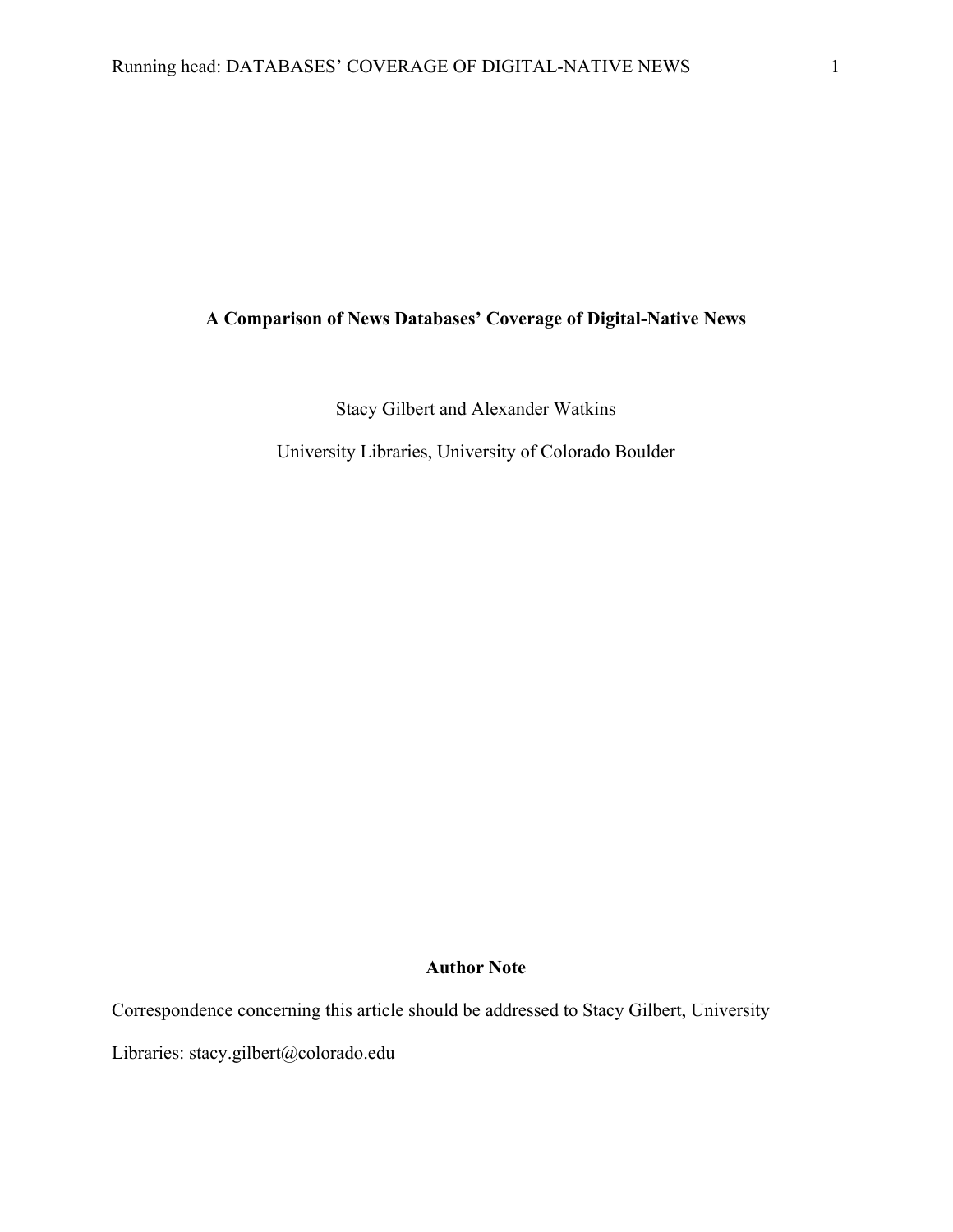#### **Abstract**

Digital-native news has become widely-read and award-winning sources for news, and it is important to understand if news aggregator databases provide access to these emerging news outlets. This study compares four news aggregators' coverage of popular and Pulitzer Prize finalists digital-native news organizations to print-native news outlets. It found only 14 out of 47 born-digital news organizations are available in the aggregators, and of those outlets, four have a 100% date coverage.

*Keywords*: aggregators, databases, newspapers, digital news media, online news media, libraries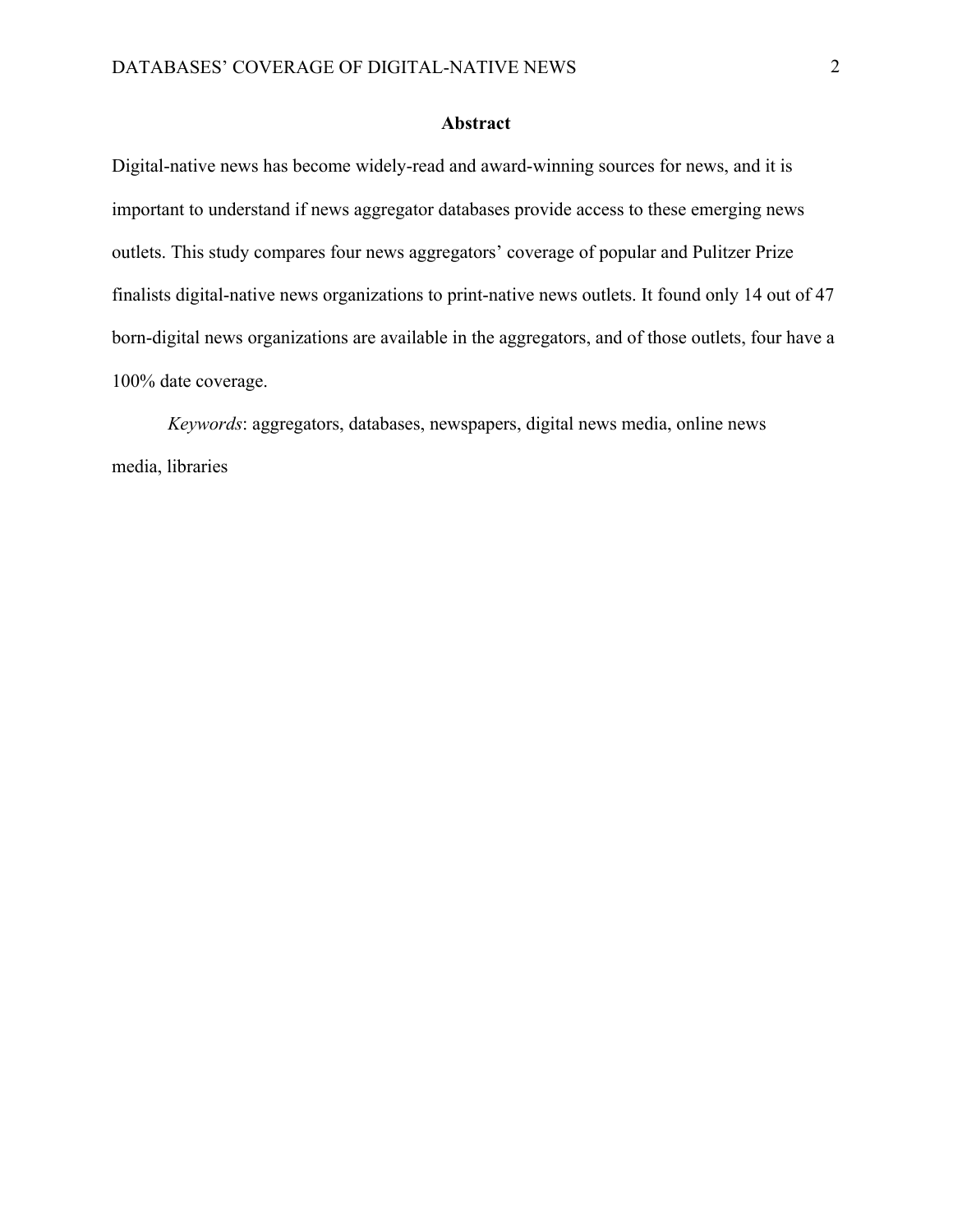A Comparison of News Databases' Coverage of Digital-Native News

#### **Introduction**

In 2010, ProPublica was the first online news outlet to win a Pulitzer Prize ("2010 Pulitzer Prizes," 2010), but this journalism cannot be found in many news aggregator databases. Born-digital or digital-native news outlets, organizations originally founded on the internet, are some of the most read news websites today. In 1997, 93% of American adults access the news via the web with high-traffic digital-native news outlets seeing 21.7 million monthly unique visitors (Stocking 2018). In comparison, the average monthly unique visitors to the top 50 most circulated U.S. newspapers' websites was 11.5 million (Barthel, 2018).

Not only is born-digital news popular among those seeking news, increasingly, these born-digital news outlets have been investing in quality journalism--recognized by the continued nomination of digital-native outlets for Pulitzer Prizes and other journalism awards. From 2008 to 2018, born-digital news organizations like *Bloomberg News*, *BuzzFeed News*, *HuffPost* (formerly *Huffington Post*), *Reveal*, *InsideClimate News*, *Marshall Project*, and *ProPublica* have either won or were a finalist for a Pulitzer Prize in the news reporting categories ("Prize Winners by Year," 2019). The Online Journalism Awards (2018), Radio Television Digital News Association's National Edward R. Murrow Awards (2018), American Society of Magazine Editors' National Magazine Awards (n.d.), and the Society for Professional Journalists' Sigma Delta Chi Awards (n.d.) have also recognized born-digital news organizations' reporting in the last few years.

Born-digital journalism has been shaping national conversations and breaking major stories, and a significant part of the history of the 21st century is being told in these publications. This study analyzes major news aggregator databases to determine if they are keeping up with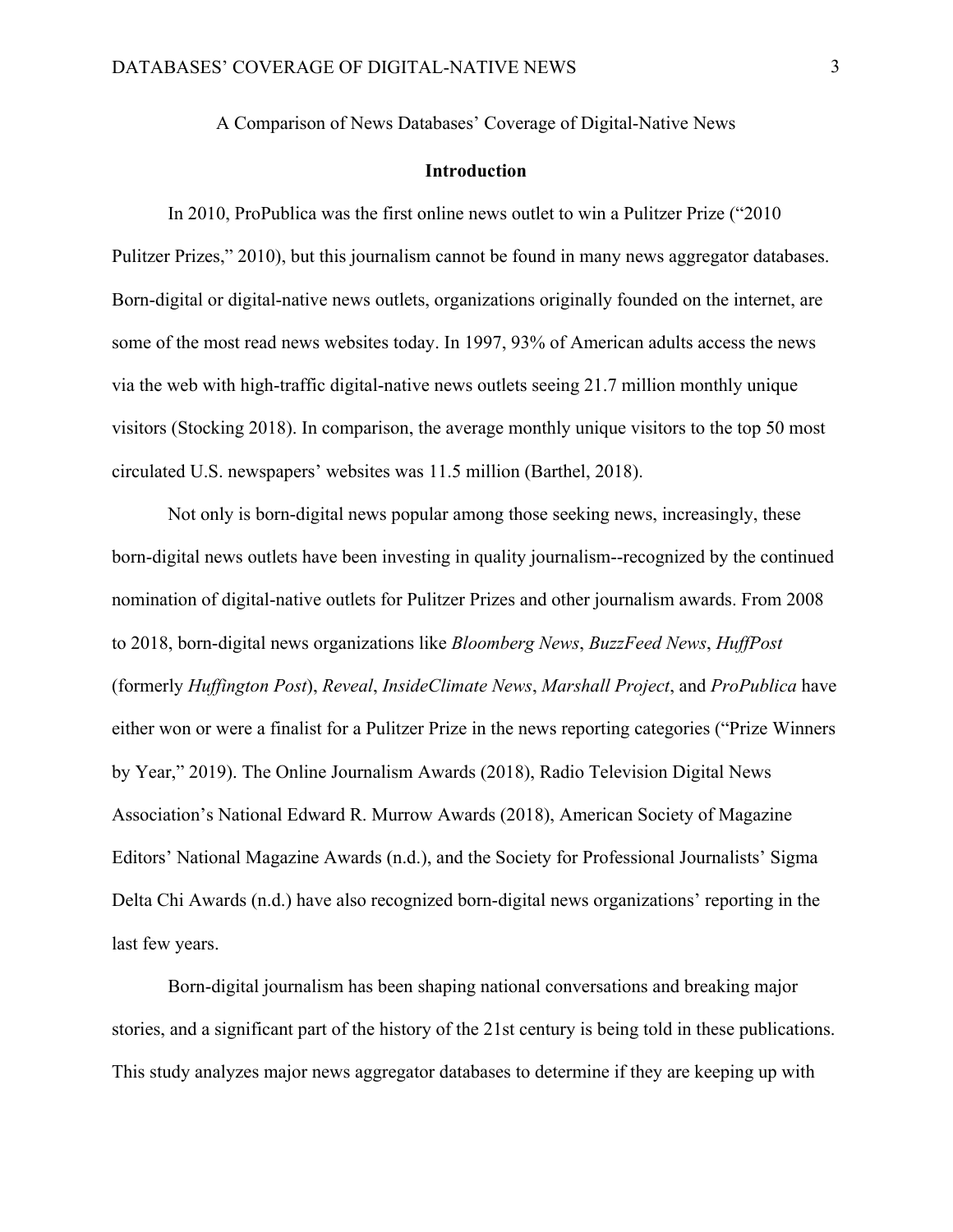these changes to the media landscape by examining the coverage of born-digital news in news aggregator databases. Since news aggregator databases are frequently used by researchers to discover articles and conduct media analyses, this study has methodological implications for the use of news aggregators in research and content analysis.

#### **Literature Review**

#### **News Aggregators and Gatekeeping Theory**

News aggregators are databases that aggregate news content for multiple sources for easier searching and browsing. Consumer-facing news aggregators, such as Google News, Yahoo! News, and even Facebook allow users to search for news articles and access the articles by linking to the news article on its publisher's website. If the article is behind a paywall, the consumer will have to pay the publisher to access the article. However, in academia and throughout this article, "news aggregators" refers to paid subscription databases like Access World News, Nexis Uni (formerly LexisNexis Academic), Factiva, and ProQuest U.S. Newsstream. These databases make editorial decisions on which news content to include. They license selected content from newspaper publishers to make available to subscribers in the database until the aggregator-publisher relationship ends. Importantly news aggregators do not serve an archival function, as material frequently comes in and out of the database as licensing agreements change.

Any inconsistent representation of sources in these databases is the result of news aggregators selecting (or not selecting) and licensing publications to include in their databases. This decision-making process can be considered a type of gatekeeping between news articles and scholars. Applicable for understanding knowledge systems, Donohue, Tichenor, and Olien (1972) define gatekeeping as more than just selection of messages but the process involved in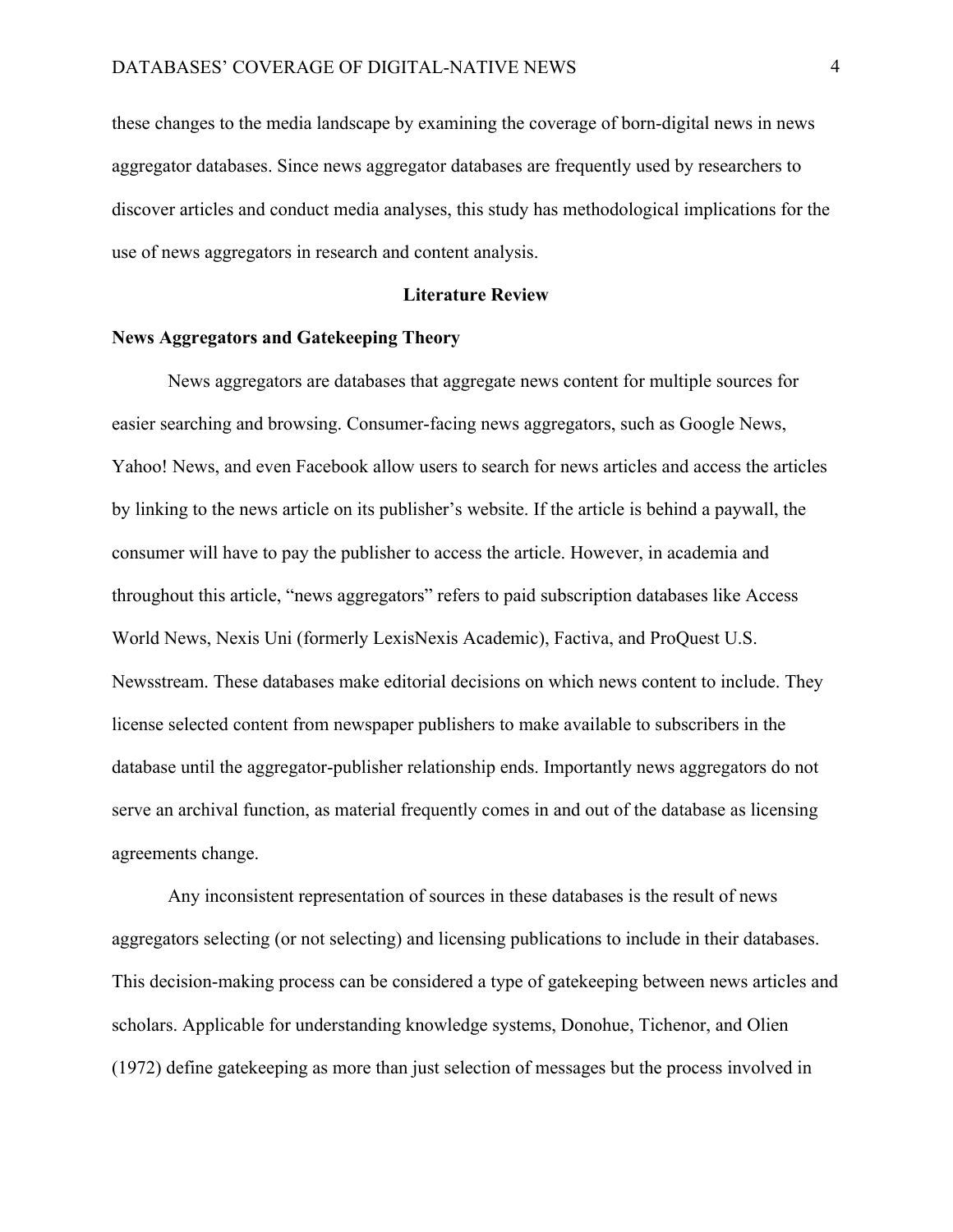"various forms of information or knowledge control" (p. 42) including "decisions about message encoding, such as selection, shaping, display, timings, withholding, or repetition of entire messages or message components" (p. 43). The gatekeeper is part of the gatekeeping process, making decisions over the information and knowledge control.

Gatekeeping has been typically applied to news professionals' processes for selecting articles for publication (Donohue et al., 1972; Shoemaker & Vos, 2009; White, 1950). With the emergence of various networks created by technology, Barzilai-Nahon (2008) developed network gatekeeping for today's information society. Network gatekeeping theory moves beyond the processes of information selection, distribution, and intermediation by being "a more flexible construct of information control" (Barzilai-Nahon, 2008, p. 1495). It provides the user, or the gated, more power in gated-gatekeeper dynamic by factoring the user has some agency over the information they access. It also accounts for 10 mechanisms that provide a "structure or discourse" to the gatekeeping process, including cost-effect mechanisms (e.g. cost of joining, using, or exiting a network), editorial mechanisms (e.g. technical or content controls), and regulation meta-mechanisms (e.g. agreements, rules, or procedures) (Barzilai-Nahon, 2008, p. 1495).

Helberger, Kleinen-von Königslöw, and van der Noll (2015) used network gatekeeping to examine search engines, social networks, and mobile application stores, arguing that these resources hold characteristics of two types of gatekeeping concepts: "gatekeepers which control access to information and gatekeepers which have a facilitating role through control of critical intermediary resources or services that are necessary to link users and content, mediate between the different players in the information chain" and so on (p. 52). Subscription news aggregator databases also hold these characteristics; they control researchers' access to news articles and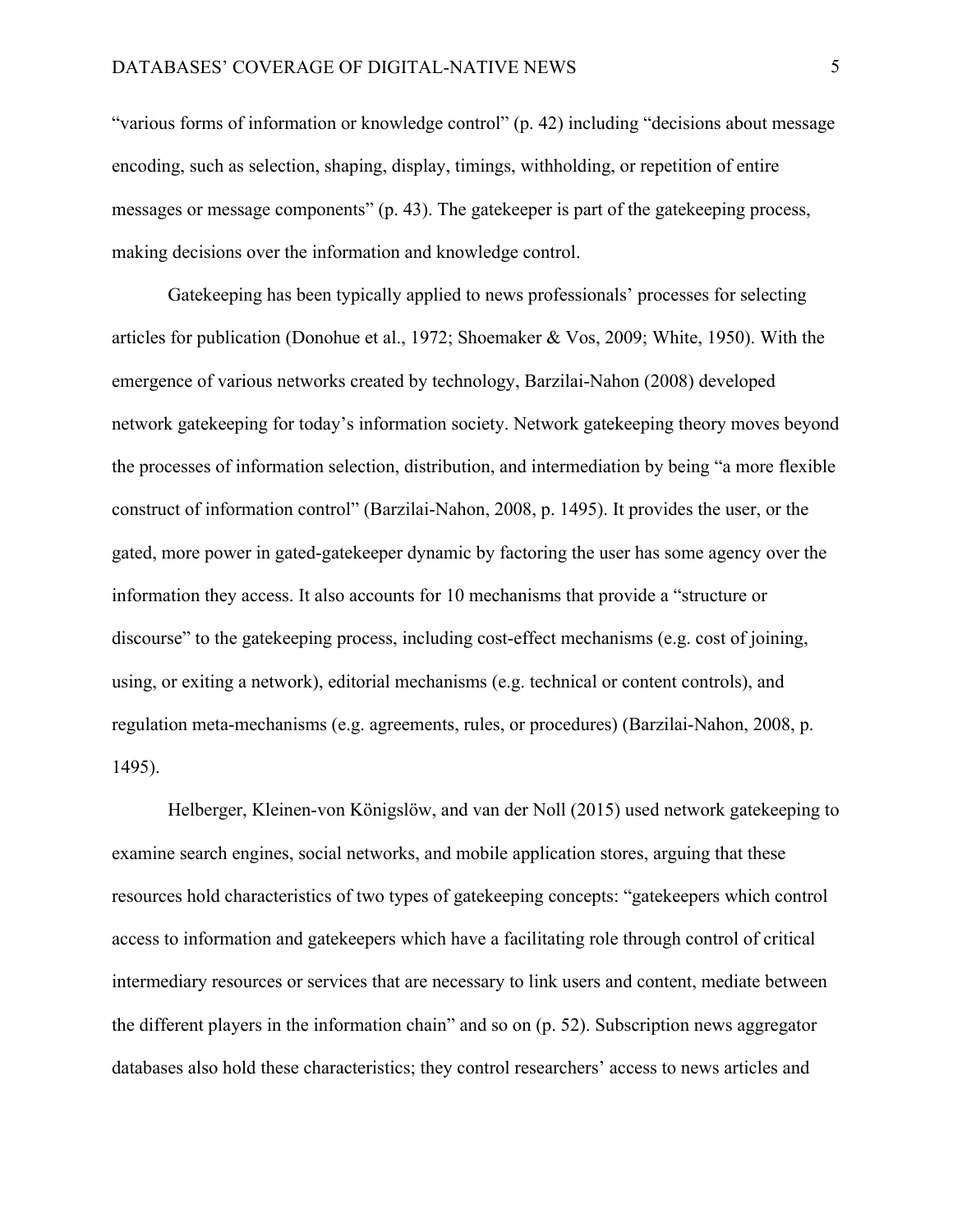they are intermediary resources that connect users to news content, all while balancing the costs of hosting news outlets' content, the costs of their subscription models, and decisions around which news organizations are important and valuable to users.

Other news aggregation websites and search engines have been studied through various gatekeeper lenses. Algorithmic gatekeeping has been used to discuss personalization features in Google search results and content on Facebook (Bozdag, 2013), and Google News search results during the 2016 U.S. Presidential Election (Nechushtai & Lewis, 2019). Hurley and Tewksbury (2012) compared Google News and Yahoo! News, two popular news aggregation websites at that time, to two news publishers' websites, CNN and MSNBC. They found the "electronic layer of gatekeeping can affect the content and implications of news that audiences receive" (Hurley & Tewksbury, 2012, p. 144).

#### **The Challenges of Research with Born-Digital Sources**

Both born-digital and legacy news outlets face challenges archiving and providing access to their content, and they are turning to news aggregators for help. Ringel and Woodall (2019) found legacy and born-digital news outlets "had not given any thought to even basic strategies for preserving their digital content, and not one was properly saving a holistic record of what it produces" (2019, sec. Executive Summary, para. 1). Born-digital news content from small or alternative outlets are at an especially high risk of being lost because these types of organizations can suddenly close and the technologies used to build apps and interactive publishing platforms can become obsolete (Ringel & Woodall, 2019). To help mitigate this problem, some news outlets are using third-party vendors like the Internet Archive, Google, Ancestry.com, and ProQuest to store and provide access to their content (Ringel & Woodall, 2019).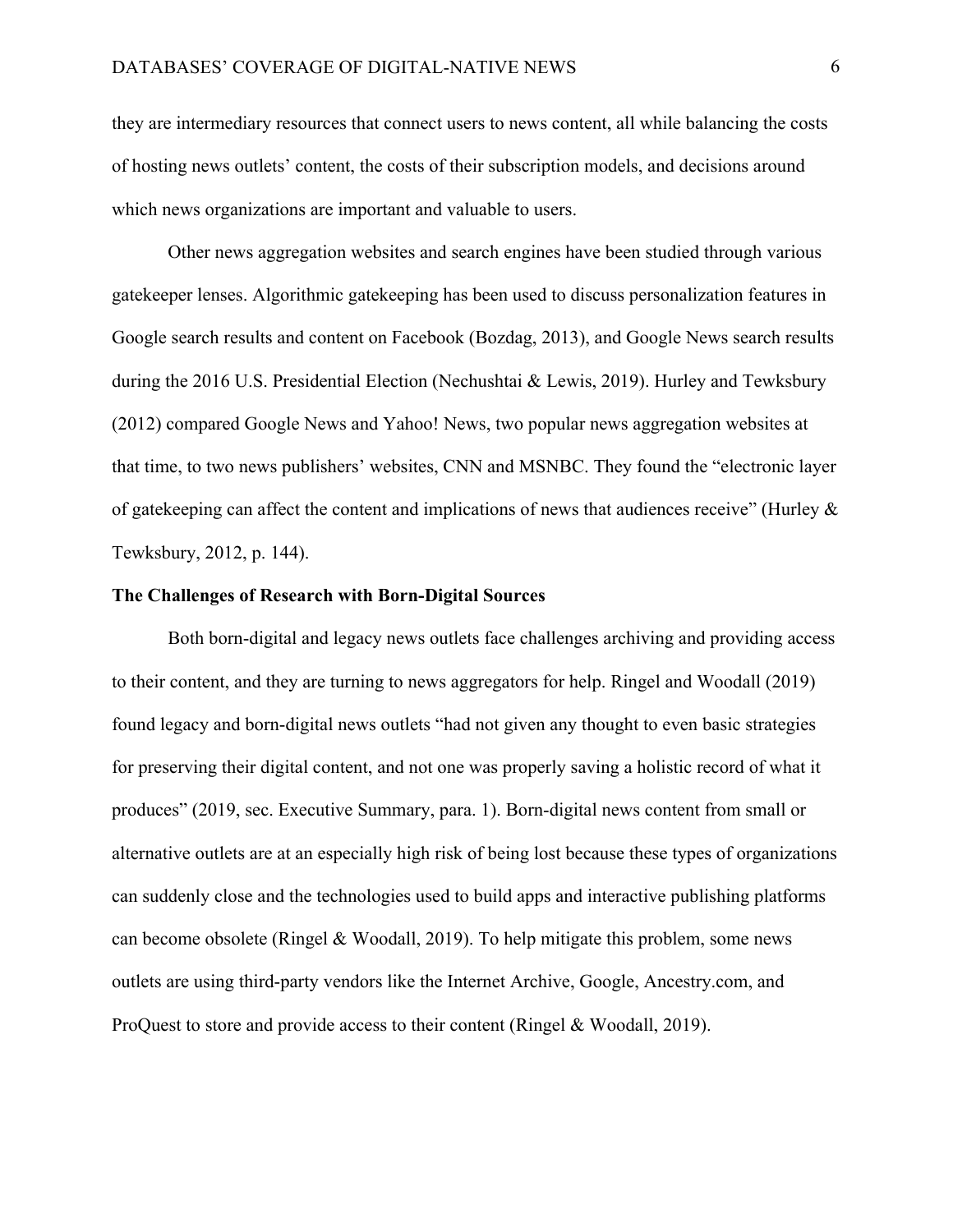The rapid changes to and disappearance of online sources have made the study of web content particularly challenging. Dimitrova and Bugeja (2007) found that half of the online citations in communications journals no longer worked after two years, calling this phenomenon of rapid decay the half-life of internet references. Web sources have proved especially challenging for content analysis, with McMillan (2000) likening it to using a microscope on a moving target. Challenges identified in the literature include the dynamic nature of web content that is rapidly updated and not published on a pre-planned schedule (McMillan, 200; Karlsson & Sjøvaag 2016; I. Kim & Kuljis 2010). The media-rich, hyper-linked, and interactivtive content of online sources has also posed difficulty for content analysis (I. Kim & Kuljis, 2010; Herring, 2010). Collecting a representative sample can be especially difficult for online sources, especially as such studies may require active and pre-planned data collection to capture digital sources (McMillian, 2000; I. Kim & Kuljis, 2010; Herring, 2010; Karlsson & Sjøvaag, 2016). For many studies news aggregator databases have lessened these problems for online news, especially by archiving stories, allowing studies to analyze web content without pre-planning sample collection.

#### **Content and Media Analyses with News Aggregators**

Literature from social sciences, political science, and journalism found that scholars frequently rely on news aggregator databases for conducting studies. Indeed, Deacon (2007) identified eight studies that make use of searching databases to perform content analyses, a number that has likely increased since that article's publication. News articles are used to research a period in time, family history and genealogy, and business dealings (Hansen & Paul, 2015). When systematic data is limited, scholars could use news articles to perform "event count studies" to develop a data set that shows how frequently events like strikes or violence have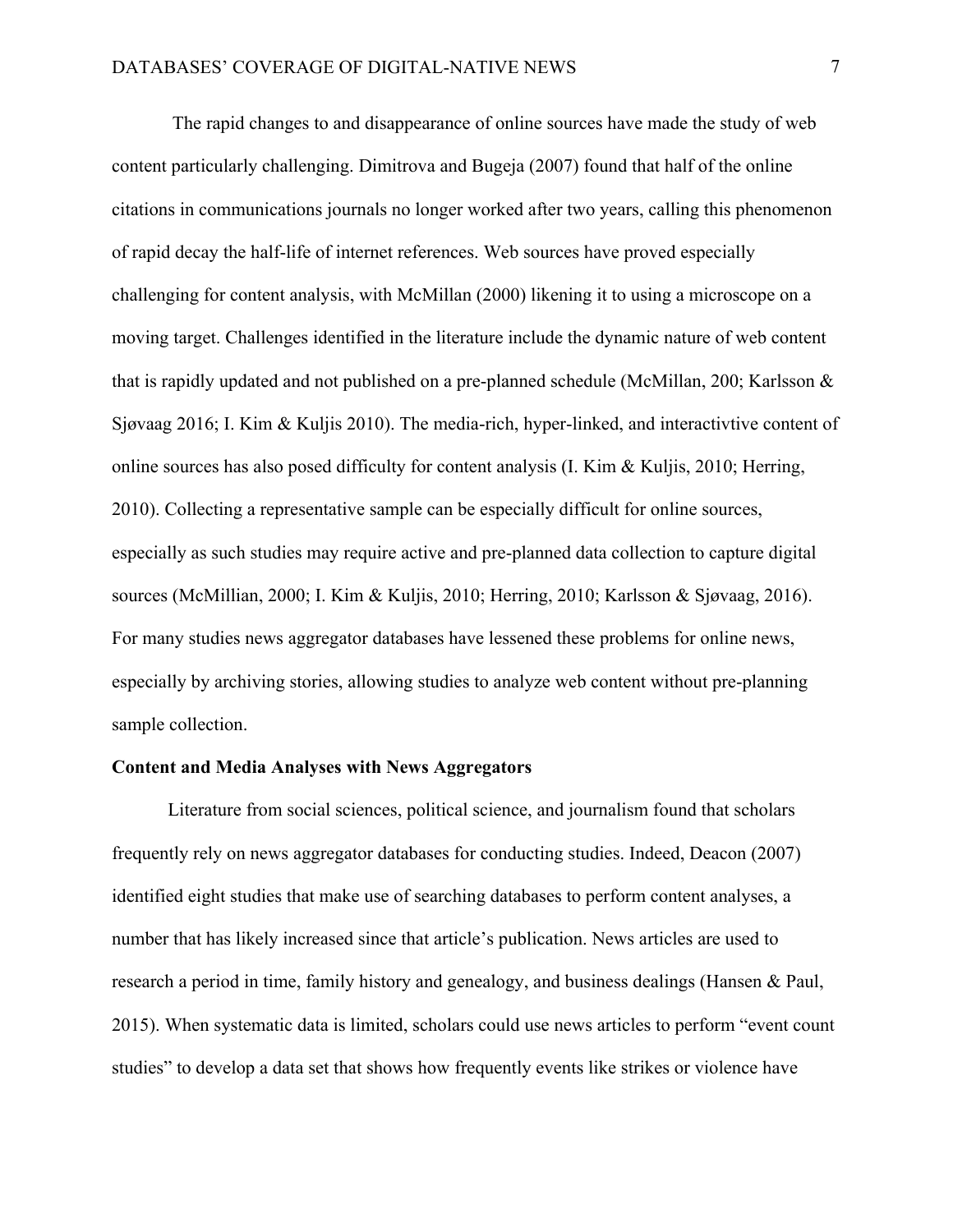occurred (Woolley, 2000). News articles can also be studied to understand the media landscape and its effects on society, such as examining "how journalists construct news articles," or performing a "studies of media focus" which involves measuring how much attention an issue receives by the media over a period of time (Ridout, Fowler, & Searles, 2012, p. 452). For the latter, scholars might look at the number of stories or the number of column inches an issue receives (Atkinson, Lovett, & Baumgartner, 2014; Woolley, 2000).

As the use of news aggregator databases has become increasingly common in media analyses, several studies have raised methodological concerns. One concern is that databases with the same sources often retrieve different articles and a different total number of articles (Blatchford, 2019; Deacon 2007; Sabelhaus & Cawley, 2013; Woolley, 2000). This difference can arise from a number of factors including how the database gathers the content: whether directly from the provider or from web crawling (Blatchford, 2019). Driedger and Weimer (2015) found search results can be inconsistent when searching the same database at different institutions. They discovered Factiva had user preference settings and options that contained exclusion filters. Other items that tend to be missing or have inconsistent coverage in aggregators includes wire service and freelancers' articles, photos and photo captions, illustrations, editorial letters, display and classified advertisements, stock quotations, announcements, meeting calendars, legal notices, and graphs and charts (Orenstein, 1993; Ridout et al., 2012; Snider & Janda, 1998; Weaver & Bimber, 2008). These databases' date coverage can be incomplete. It is not uncommon to find entire years of a newspaper missing from a database. Coverage usually increases as dates get closer to the present, which can create a recency bias (Deacon, 2007). Orenstein (1993) suggests this problem might be due to changing license policies, newspapers' ownership, contract negotiations, name changes, data entry, and so on.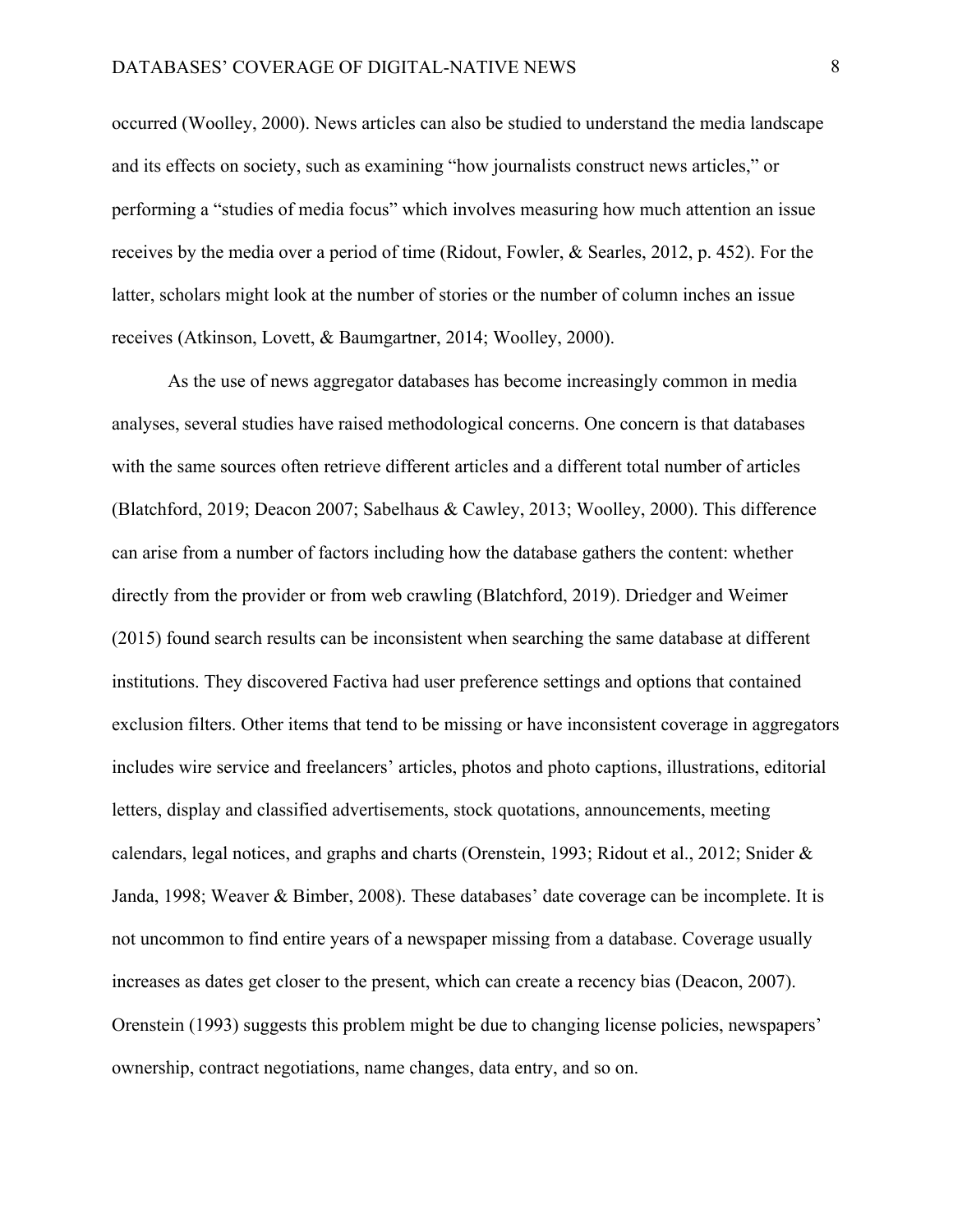These deficiencies pose challenges to the reliability and verifiability of content analysis studies performed on data gathered from news aggregators. Content analysis is a method for making replicable inferences from texts (Krippendorff, 2013), and the unreliable nature of digital sources has posed problems for the replicability of content analysis performed on online sources (Dimitrova and Bugeja, 2007). Online news databases improved the long-term persistence of these types of online sources, but inconsistencies in search results and content collection still threaten the replicability of studies that rely on these databases (Deacon, 2007). The sampling of sources in a content analysis, generally should be representative and random, with no specific type of source overrepresented (Herring, 2010). The representativeness and randomness of samples drawn from news aggregators is affected by coverage that over or under represents particular dates or types of news articles (Blatchford, 2019). This study looks at the reliability of news databases in representation of born-digital news among the sources they archive and any biases in the date coverage of these sources. Problems of representation of born-digital news poses methodological challenges for studies that rely on these databases as content sources.

Overall, the literature raises questions in news aggregators' gatekeeping role in providing researchers reliable and representative access to born-digital news articles for their scholarship. While news aggregator databases make it easy to search for thousands of articles from online news organizations, and legacy newspapers and magazines, these resources have incomplete coverage of legacy publishing, and the content varies among databases. Due to the popularity of born-digital news, the need for researchers to access this information, and reliance on third-party resources to provide access, a systematic study of born-digital news coverage in news aggregators is needed. The researchers analyzed this topic by asking three research questions: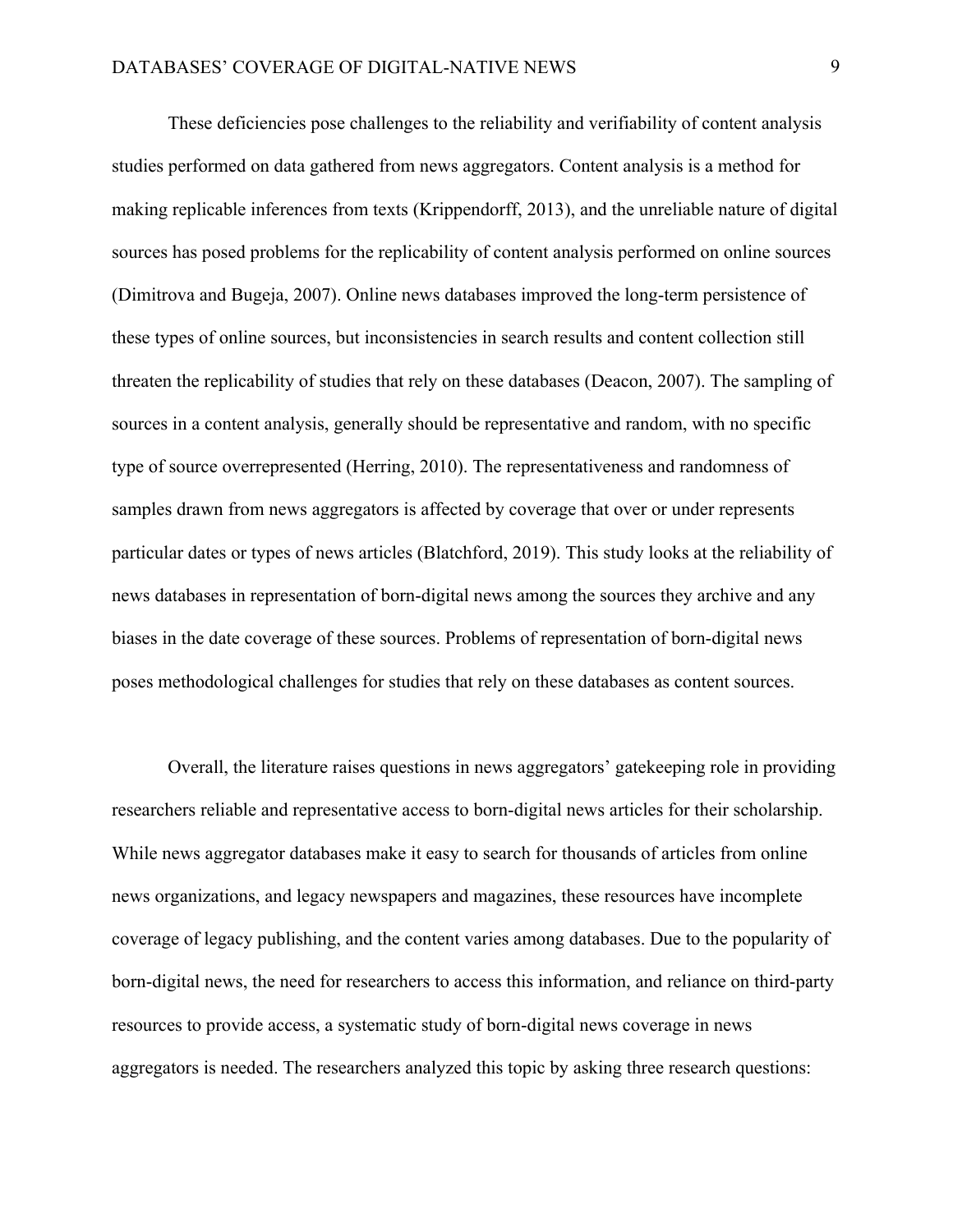Q1: What is the coverage of digital-native news outlets available in four popular news aggregator databases: Access World News Research Collection, Factiva, ProQuest U.S. Newsstream, and Nexis Uni?

Q2: How does the coverage of born-digital news outlets compare to print-native news outlets?

Q3: How does the coverage of Pulitzer Prize winning born-digital news outlets compare to Pulitzer Prize winning print-native news outlets?

#### **Methodology**

In order to compare digital and print news outlets, the authors found lists of born-digital and award-winning news organizations. For examining major born-digital publications, the authors used Media Cloud's Source Manager's "U.S. Top Online News 2017" (2017) list, which is compiled using data from three website traffic and analytics companies, comScore, Activate, and Alexa, and includes a mix of born-digital news sites and born-print newspapers and magazines. This study also used the "U.S. Top Digital Native News 2016" (2016) list created by the Pew Research Center and comScore, who developed this list based on the number of unique visitors who visited the news outlets' webpages. The authors used these lists to determine the top digital-native news organizations and top print-native news outlets with an online presence. After combining the two lists together, removing duplicate organizations, and omitting wire services and born-broadcast organizations, there were 55 outlets, of which 43 were digital-native and 12 were print-native.

A limitation is while traditional legacy newspapers measure popularity based on subscriptions, born-digital outlets and legacy newspapers' websites measure with web traffic. News organizations employ web analytics to inform how they write headlines, design their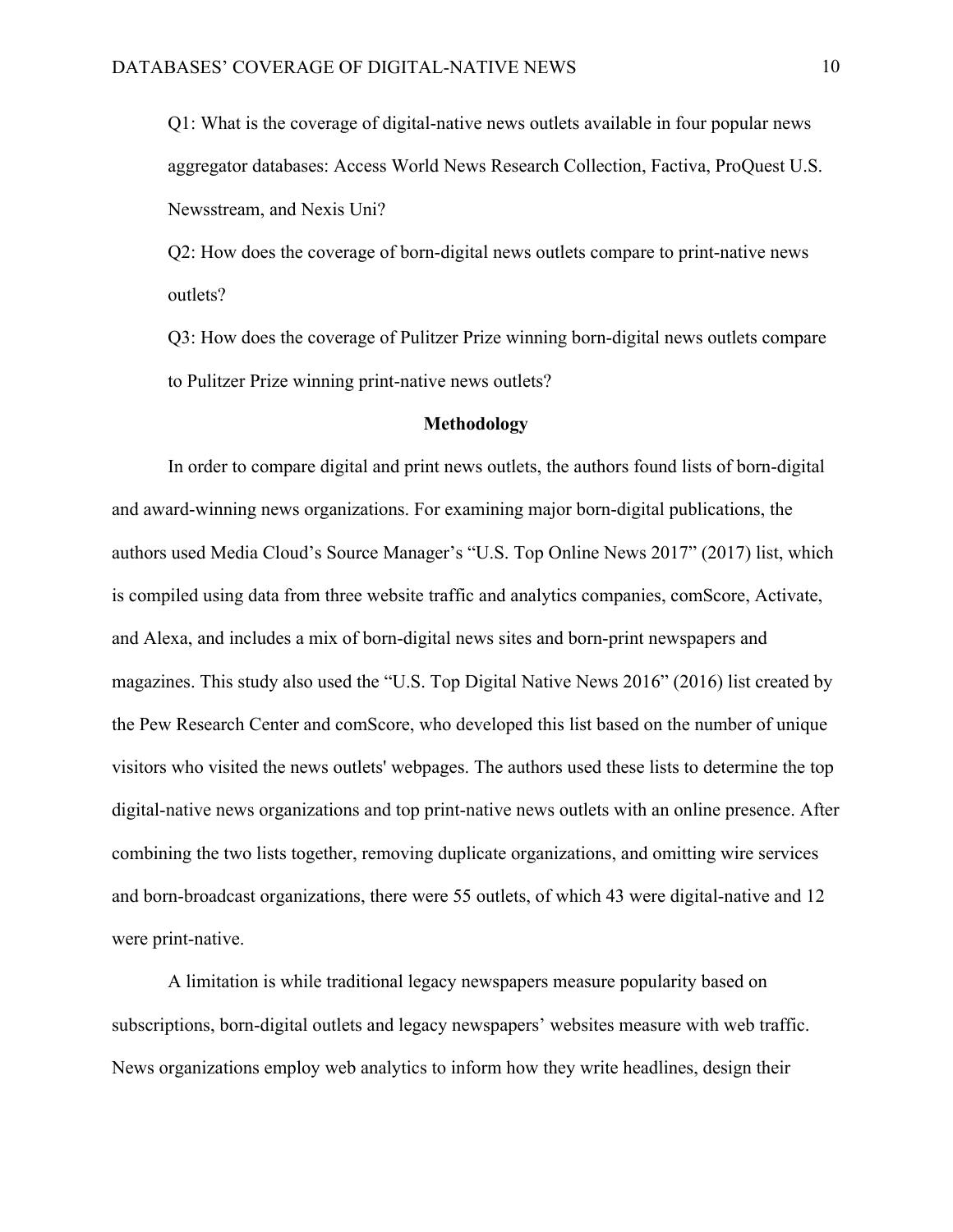website, and promote stories on social media to attract traffic (Tandoc, 2014; Vu, 2014). As 36% of Americans access news through social media and 20% through search engines (Mitchell et al., 2017), newsrooms that take advantage of search engine optimization, social media algorithms, and clickbait strategies, could affect their standing on these lists. However, the authors determined the "U.S. Top Online News 2017" and "U.S. Top Digital Native News 2016" to be the best lists to use because they were the most current and they described who collected the data.

However, for news organizations high web traffic does not necessarily correlate with quality journalism. To make up for this, the researchers compiled a second list of news and magazine organizations that have won or were finalists for Pulitzer Prizes from 2008 to 2018 in the categories related to news reporting, excluding the editorial, commentary, and photography categories. They also omitted wire services and investigative journalism organizations. There were 77 outlets, 70 of which were print-native and seven were digital-native. After crosschecking the Pulitzer Prize finalists list and the top online and digital-native news lists, the authors removed duplicates and compiled a final list of 121 news outlets for analysis. Fortyseven of these outlets are born-digital and 74 are print-native. A list of the news organizations can be found in Appendix A.

This study analyzes four news aggregators: Access World News Research Collection, Factiva, Nexis Uni, and ProQuest U.S. Newsstream. These databases were selected for a variety of reasons. First, a number of scholarly papers that have analyzed aggregators study these databases or their previous iterations, like Dow Jones; LexisNexis Academic; and ProQuest's Newspaper, Dialog, and Canadian Newsstand Major Dailies (Driedger & Weimer, 2015; Ridout et al., 2012; Sabelhaus & Cawley, 2013; Snider & Janda, 1998; Weaver & Bimber, 2008).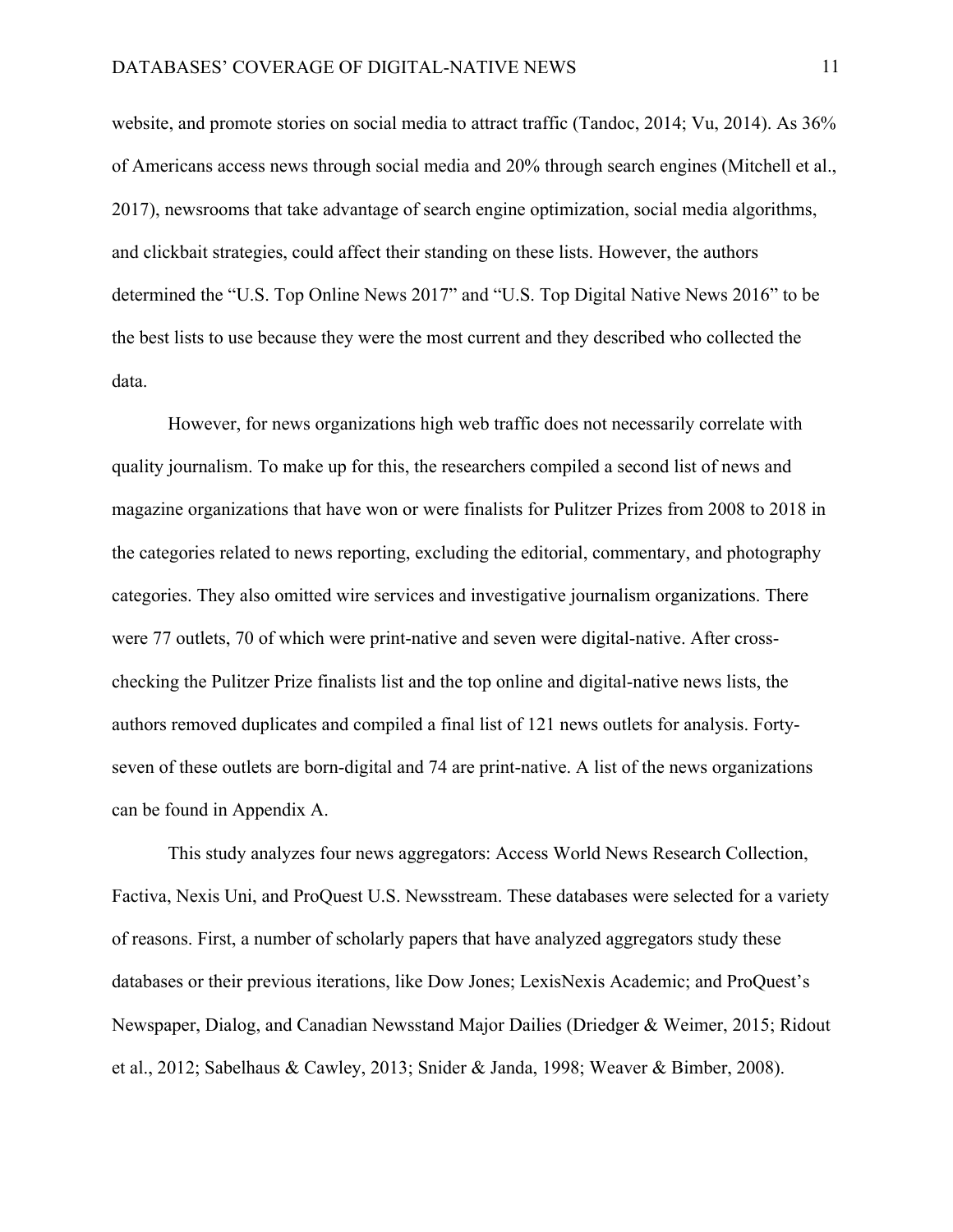Second, giving variety to the sample, these databases are from three different vendors, with ProQuest U.S. Newsstream and Factiva sharing ProQuest as its vendor. Access World News is owned by NewsBank and Nexis Uni is owned by LexisNexis. Third, while there has been little recent research performed on which databases are available at the most academic libraries, a 2016 study on the databases available at 37 business libraries found LexisNexis Academic was available at 35 libraries, Factiva was in 30 libraries, and NewsBank was in 19 libraries, suggesting these aggregators are popular among researchers and available at numerous universities (K. Kim & Wyckoff, 2016).

In April 2019, the researchers downloaded source lists and dates of coverage from each aggregators' database (LexisNexis, 2018; NewsBank, 2019; ProQuest, 2019; ProQuest LLC, 2019). Using title lists directly from the vendors is similar to Blessinger and Olle's (2004) study which analyzed academic databases with journal content by downloading the title lists from the vendors' websites. The authors used the vendor source lists to compile the coverage dates of each news publication. Since it is not uncommon to find gaps in an aggregators' date coverage of a periodical (Orenstein, 1993), one limitation to this study is the authors only noted the beginning and end dates and did not account for any missing days, months, or years. The authors determined dates of first publication for born-digital publications included in at least one aggregator using publicly available information from the publication's website, news articles covering their launch, and Wikipedia. The authors then compared the total length of publication history of the born digital publications with the aggregator coverage as of April 23, 2019.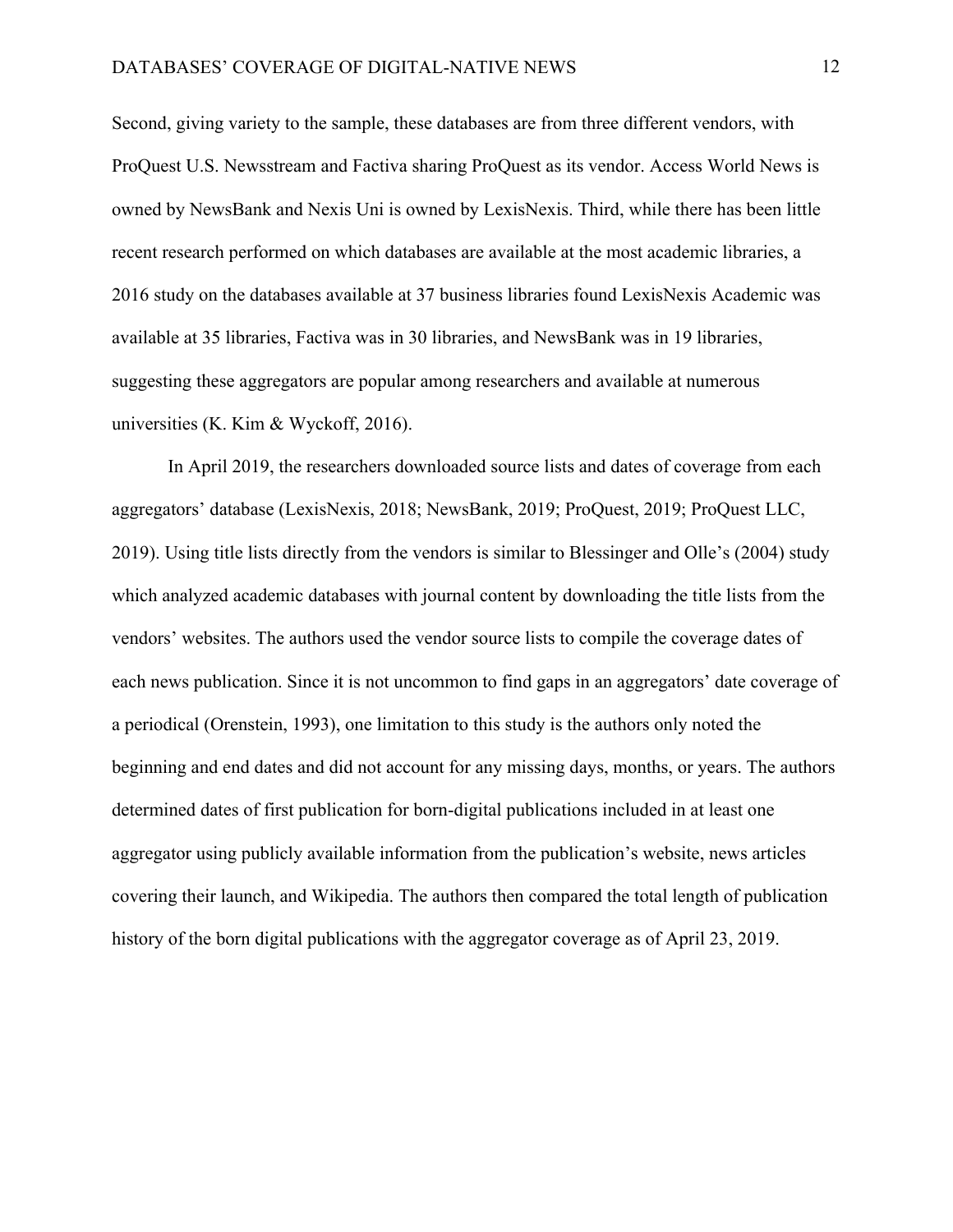### **Results**

### **Q1: The Coverage of Digital-Native News Outlets**

Of the 47 born-digital news outlets included in the study, only 14 (30%) are available in at least one of the aggregators included in the study. The following titles had at least some coverage in the four aggregators (see Figure 1):

- *Bloomberg News*
- *Business Insider*
- *CNET*
- *The Daily Beast*
- *HollywoodLife*
- *HuffPost* (formerly *The Huffington Post*)
- *InsideClimate News*
- *Marshall Project*
- *Mashable!*
- *NewsMax*
- *Politico*
- *ProPublica*
- *Slate*
- *Reveal* (formerly *California Watch*)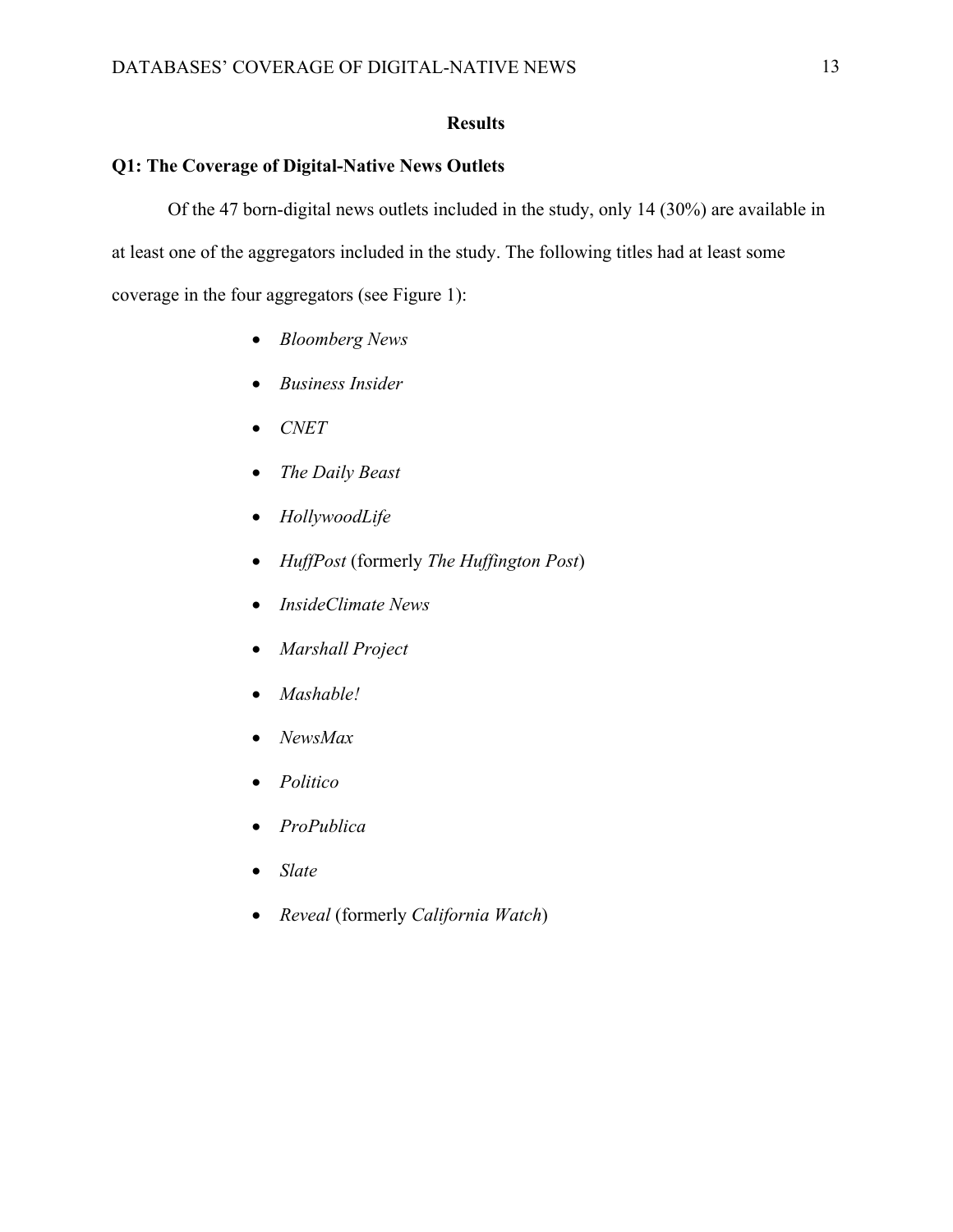

#### *Figure 1*

The authors compared the date coverage in aggregators to the publication history of each of these fourteen titles to generate a percentage of content included in each aggregator. Many of the aggregators include only a small percentage of born-digital publications' complete publication dates. Almost all of the publications were included in some but not all aggregators; only *Bloomberg News* was included in all four aggregators. Five publications were included in only one of the aggregators. Access World News has the most date coverage including 100% date coverage of *The Daily Beast*, *Reveal*, and *Slate*, as well as over 80% date coverage of *Business Insider*, *InsideClimate News*, *Marshall Project*, *Mashable!*, and *NewsMax*. Appendix B has a table of the full statistical analysis of the four databases and 14 publications.

#### **Q2: Comparing the Coverage of Born-Digital News Outlets to Print-Native News Outlets**

The study found that  $30\%$  ( $n=14$ ) of the born-digital publications included in the study were covered in at least one aggregator. While for born-print publications, 92% (*n*=68) had coverage in at least one aggregator. Figure 2 compares the percentage coverage of born-digital and print publications in each of the four aggregator databases. Access World News had the highest coverage at 70% of born-print ( $\chi^2$  (3) = 32.73, *p* <.001), and 19% of born-digital publications included in the study ( $\chi^2$  (3) = 1.51, n.s). Factiva and Nexis Uni were considerably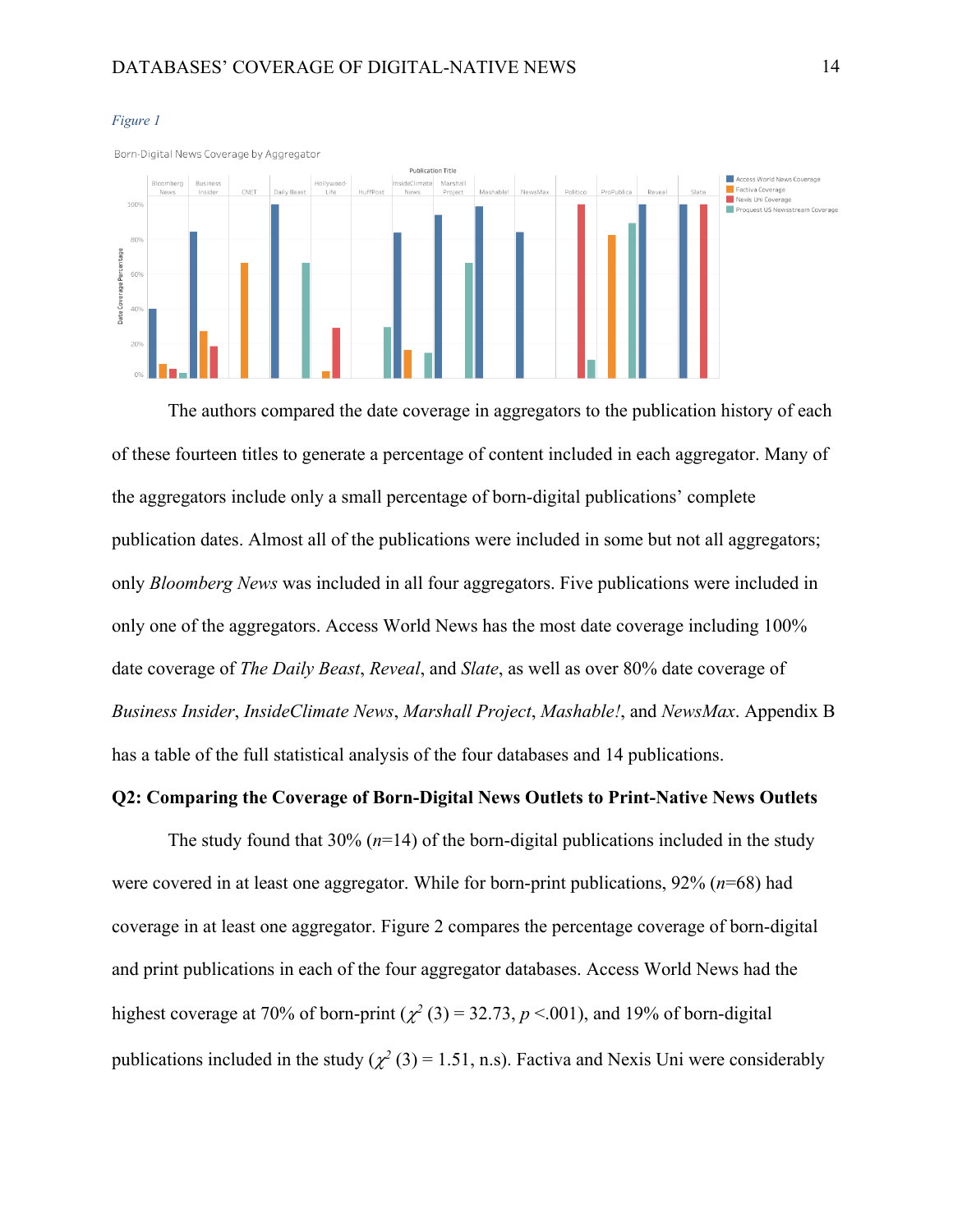lower, both with 35% coverage of born-print titles ( $\chi^2$  (3) = 32.73, *p* <.001). Nexis Uni had the lowest coverage of born-digital titles at  $10.6\%$  ( $\chi^2$  (3) = 1.51, n.s).

#### *Figure 2*



#### **Q3: Coverage of Pulitzer Prize Winning Born-Digital and Print-Native News Outlets**

The study found that 94% (*n*=66) of print-native, Pulitzer Prize finalists had coverage in at least one aggregator, with a significantly higher proportion of the most print-native, Pulitzer finalists' publications in Access World News (70% or  $n=51$ ) and ProQuest (70% or  $n=49$ ) ( $\chi^2$  $(3) = 38.87, p < .001$ ). The four print-native Pulitzer Prize finalist publications that cannot be found in one of the databases are *Advertiser Democrat* (Maine), *Concordia (La) Sentinel*, *National Geographic*, and the *Stranger* (Seattle). The percentage was slightly smaller, 86% (*n*=6), for digital-native, Pulitzer Prize finalists. Of the born-digital publications, only *BuzzFeed News* did not have any coverage in one of the four aggregator databases. Figure 3 compares the percentage coverage of born-digital and print publications that have been Pulitzer Prize finalists in each of the four aggregator databases. ProQuest has the most coverage of digital-native, Pulitzer Prize finalists (71.4% or  $n=5$ ) ( $\chi^2$  (3) = 5.03, n.s.), despite having less overall born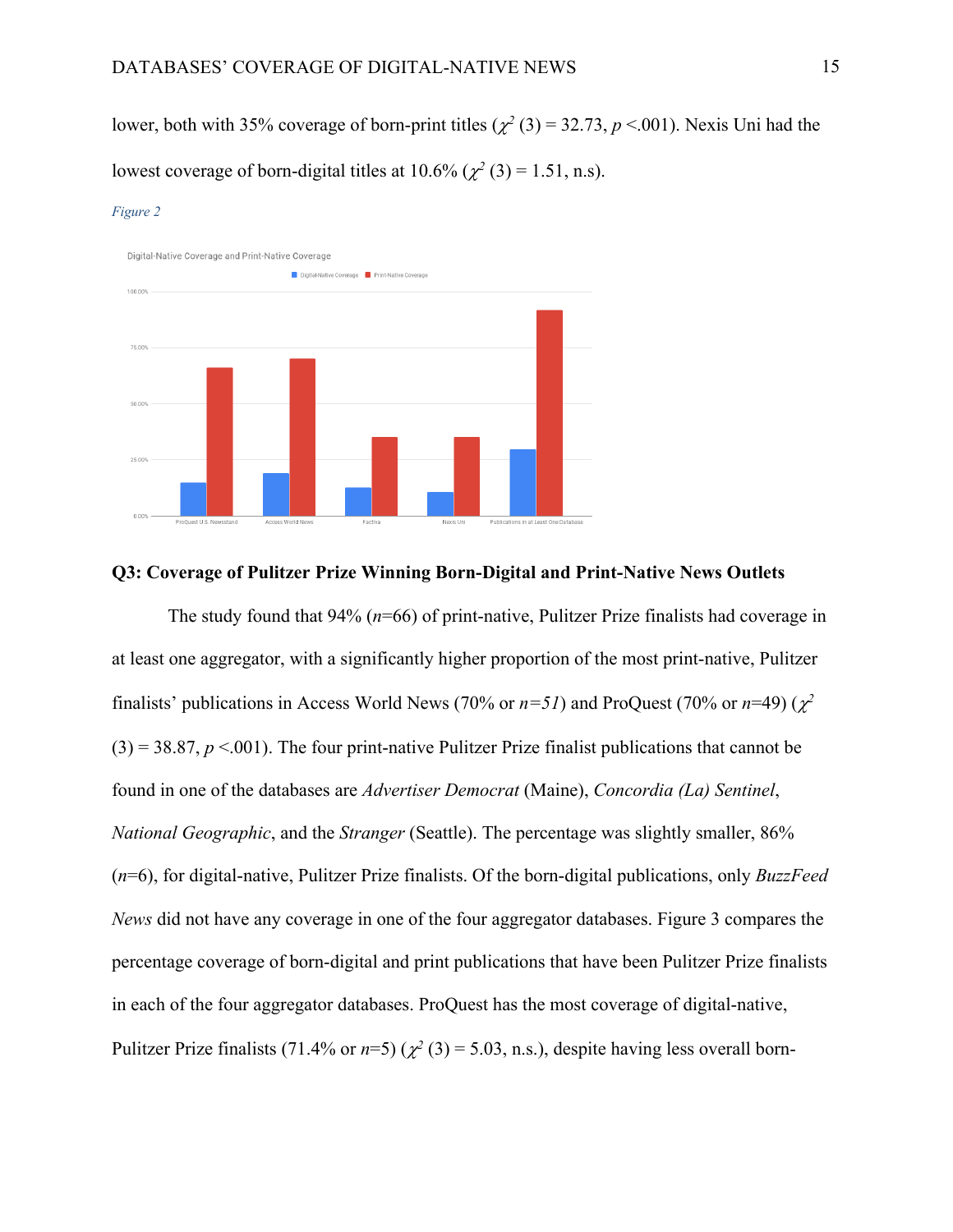digital coverage than Access World News. Nexis Uni had the lowest coverage of born-digital,

Pulitzer Prize finalist publications at  $14.3\%$   $(n=1)$   $(\chi^2(3) = 5.03, n.s.).$ 

#### *Figure 3*



#### **Discussion**

Increasingly, born-digital news organizations are telling the story of the 21st century; however, this study found most born-digital news content is not accessible through the major news databases. Only 30%, or 14 out of 47, born-digital news outlets have content in one of the four news aggregators. Of the 14 born-digital news organizations, only four publications, *The Daily Beast*, *Reveal*, *Slate*, and *Politico*, have 100% date coverage in either Access World News and/or Nexis Uni. News aggregators have become 21<sup>st</sup> century gatekeepers, by selecting the publications that will be included and excluded from these core databases. They exclude 70% of the most read or award-winning born-digital news outlets, which has implications for researchers who rely on aggregators to assess coverage of events in the 21st century. Research will be missing key articles from born-digital publications that are breaking stories and shaping the media landscape. Sampling undertaken using these databases as a data source have the potential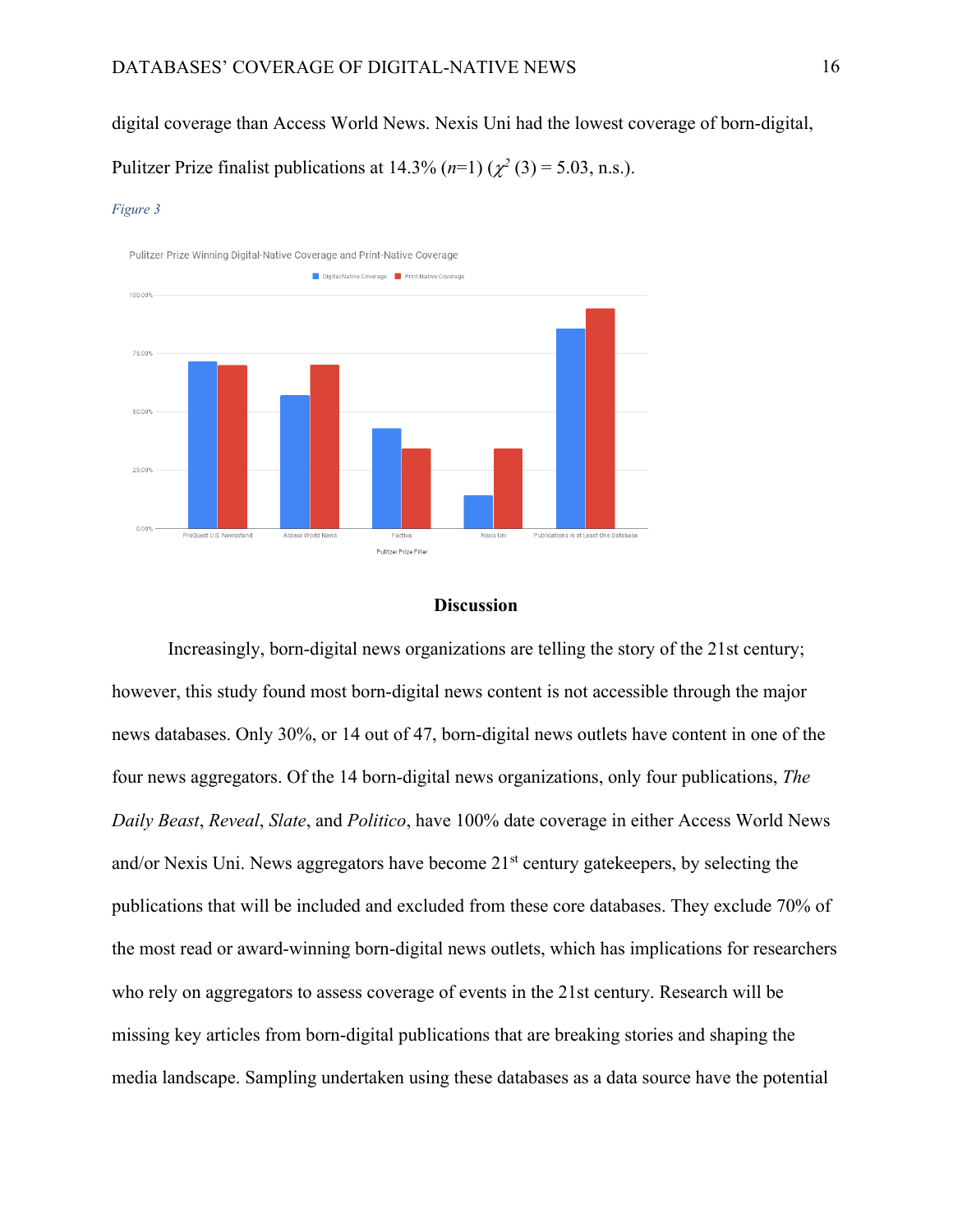to underrepresent born-digital sources. This could skew studies of media attention, especially as born-digital publications may have differing content focuses then their print counterparts.

There are also large gaps in date coverage of born-digital publications. News databases are just now beginning to add coverage of fundamental born-digital publications and most are not adding content retrospectively. This lack of comprehensive historic coverage for born-digital publications represents a major lacuna in the historical record of the early 21st century. News organizations who are relying on news aggregators to make their historical content accessible should be aware of the gaps that might persist in working with aggregators and determine short and long-term solutions for ensuring complete coverage. Researchers should be aware that just because more recent issues of born-digital publications may be available in a database, historical coverage is often missing, and this could affect their study results by creating a recency bias.

Conversely, coverage of born-digital, Pulitzer Prize finalists are high in aggregators. The authors can speculate that the coverage of born-digital, non-Pulitzer Prize finalist organizations is low due to a perception of low-quality journalism among born-digital publications, an instance of gatekeeping resulting from news aggregators making selection decisions. An illustrative example is *BuzzFeed News,* which is not included in any aggregator and whose parent website, *BuzzFeed*, is known most for listicles and personality quizzes. In 2014, few Americans were aware of its news division or distrusted their reporting (Pew Research Center, 2014, p. 17). However, *BuzzFeed News* has broken important stories and has been a Pulitzer finalist in 2016 and 2017 ("20 Facts You Probably Didn't Know About BuzzFeed News," 2018). As born-digital sources continue to create high-quality, award-winning journalism and play leading roles in shaping the media and news landscape, perhaps coverage for all born-digital sources will improve.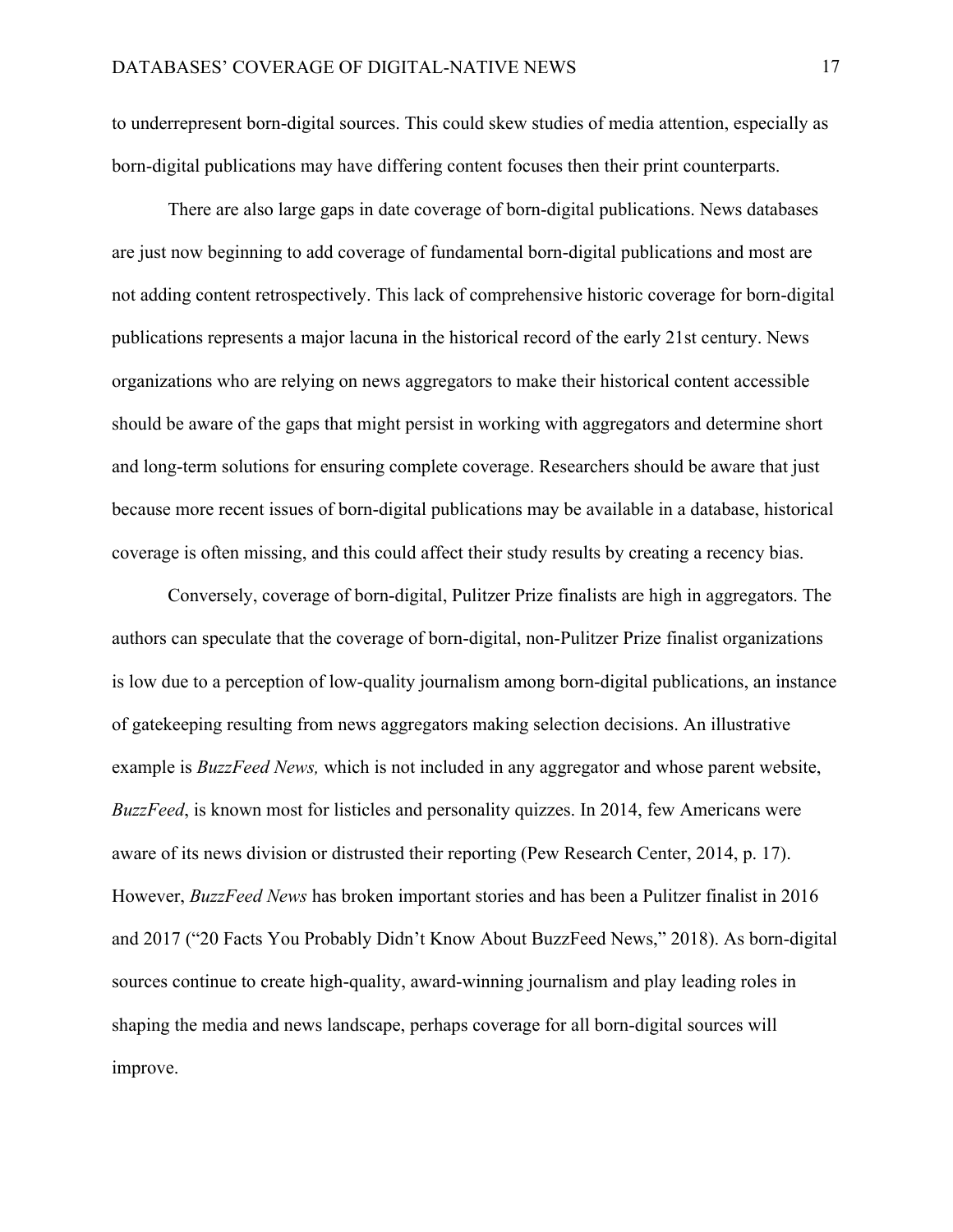In addition to *BuzzFeed News*, four print-native, Pulitzer Prize finalists, *Advertiser Democrat* (Maine), *Concordia (La) Sentinel*, *National Geographic*, and *Stranger* (Seattle) are not available in any database. Researchers should be aware that a search in a news aggregator might be missing important national and global news from *BuzzFeed News* and *National Geographic*. As local news offices merge and shrink, researchers may not be able to access key stories with regional roots, as illustrated by the lack of coverage of the *Advertiser Democrat*, *Concordia (La) Sentinel*, and *Stranger*.

#### **Best Practices and Recommendations**

Through this research, the authors have identified a number of best practices scholars should consider when conducting a news analysis using news aggregators. As each news aggregator carries different publications and date coverage, scholars should research which publications and date ranges they would like to include in their sample and then choose an aggregator that fits their methodology. If projects are tied to using only one specific database, they should review the aggregator's content lists for gaps to understand any limitations to their methodology. Researchers should consider using multiple aggregators for a more complete coverage. For example, although Access World News Research Collection had the most borndigital news publications, an informal review of the database shows it lacks major news organizations like *The New York Times*, *The Los Angeles Times*, and *The Washington Post*, which are available in Nexis Uni. Studies that use more than one aggregator may increase the comprehensiveness of born-digital and born-print content found. Additionally, researchers should be aware that currently even using multiple databases will not search born-digital content in a comprehensive manner. They may need to resort to other methods such as web scraping or freely available search engines like Google News or Bing News to supplement their studies.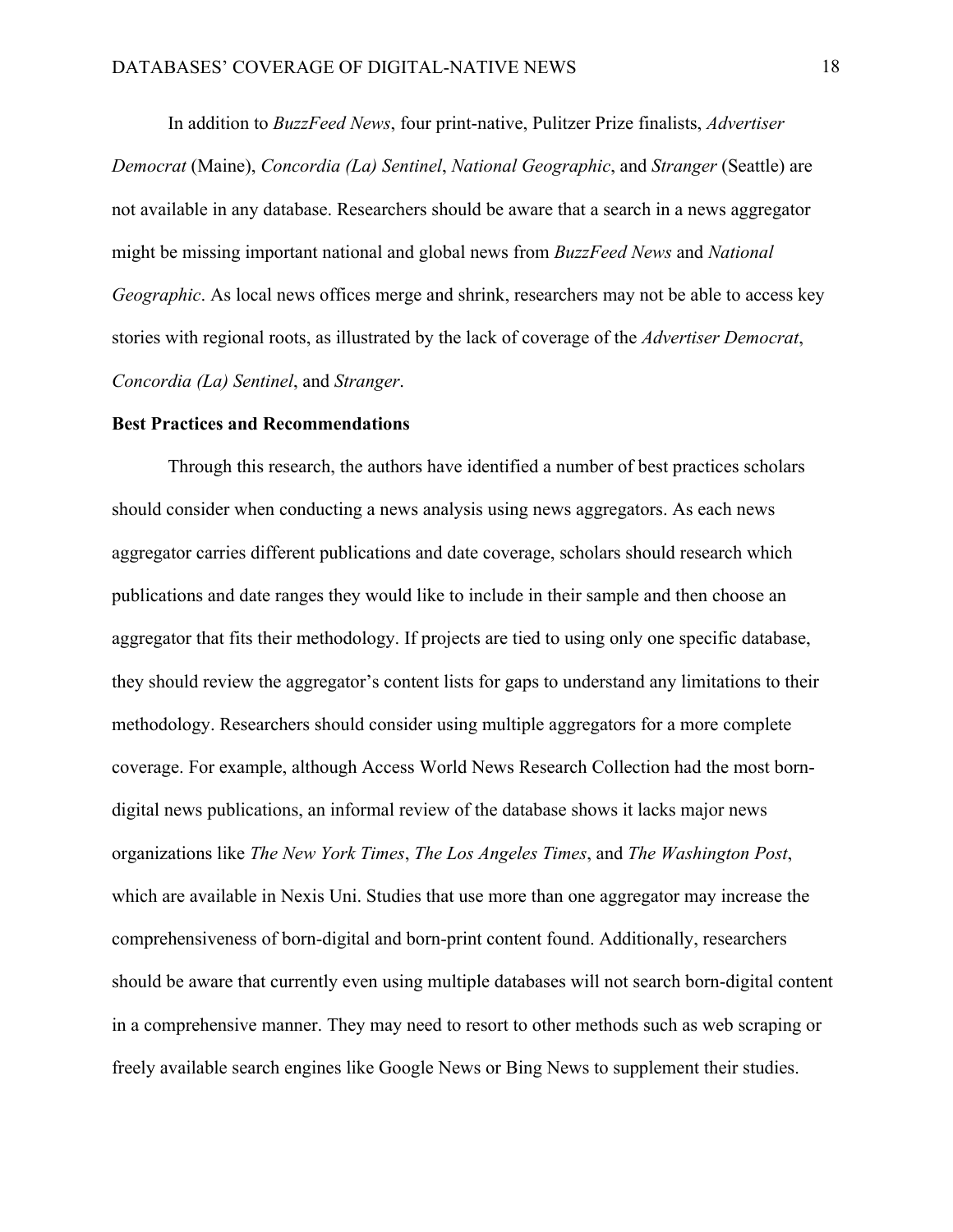However, these different tools will often provide inconsistent number results and archived articles, making it challenging to achieve consistent, replicable results that can be compared across databases (Blatchford, 2019).

There are a number of ways news aggregator databases and news publications can improve their content offerings to better serve users, however, the authors recognize the gatekeeping processes of news aggregators providing access depends on various mechanisms, namely costs of adding publications and copyright laws (Barzilai-Nahon, 2008). To start, news aggregators should stay abreast with the latest news content producers by monitoring the news outlets Americans frequently read, and offer this content in their products. If the licensing costs allow, news aggregators should add born-digital publications that are significantly impacting public discourse and the news landscape. This may be especially important for Nexis Uni as LexisNexis (2017, para. 4) lauded Nexis Uni's ability to "quickly sift through countless websites and databases and return a clear visual presentation of relevant results." Despite this, Nexis Uni had the smallest amount of digital-native news content and was tied with Factiva for the fewest print-native coverage sources. As news organizations and the ways people access news evolve, so too should news aggregators' content.

Lastly, as scholars often construct systematic studies around aggregator searches, it would be useful if aggregators provided transparent information around the type of content included and excluded from their databases. In addition to a content list, databases could provide a summary of its strengths and weaknesses regarding the types of news articles and sources they offer. Information around date ranges and other gaps, such as exclusion of wire services, freelancers' articles, photos, and other news features, would also be useful. Understanding the strengths and limitations of aggregators can help researchers select databases for their studies.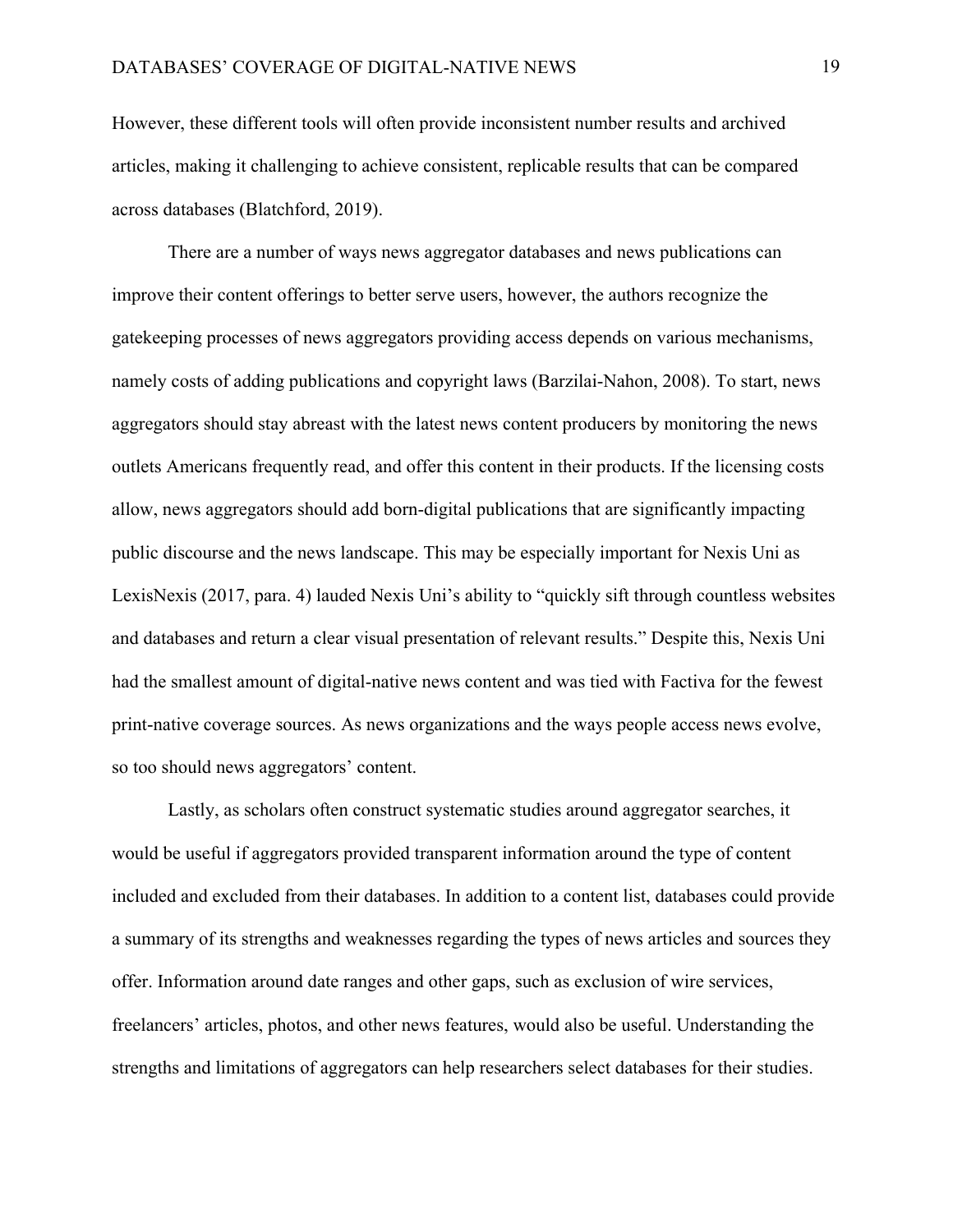#### **Conclusion**

News aggregator databases have the potential to assist scholars in their web content research, however, the authors found that very few of the United States' most read born-digital news organizations are available in news aggregators. As these news aggregators are one of the few ways to analyze online news without years-long data collection, the lack of born-digital news represents a kind of network gatekeeping. This gatekeeping has reliability and verifiability implications for scholars who depend on news aggregator databases for content analysis research as it will skew sampling and affect replicability. Researchers will miss high-quality and frequently read articles that have a social impact. Furthermore, this is a cause of concern for news outlets that rely on third-party aggregators to make their content accessible for future use. This study raises several questions for future research. While this study analyzed missing date coverage, it would also be advantageous to see if aggregators have other gaps in born-digital outlets' content, such as photos, charts and graphs, videos, and interactive features, particularly since these gaps are found in print sources. It would also be worthwhile to research if entire articles are included or excluded from databases, or which editions of born-digital articles (for example, different iterations of breaking news pieces) are accessible in aggregators. Increasingly these kinds of features are equally as important as the text for the news story, especially as data journalism continues to increase in importance. This study was also limited to born-digital and print organizations, leaving broadcast and wire services unstudied. Future research should analyze the coverage of these organizations' content.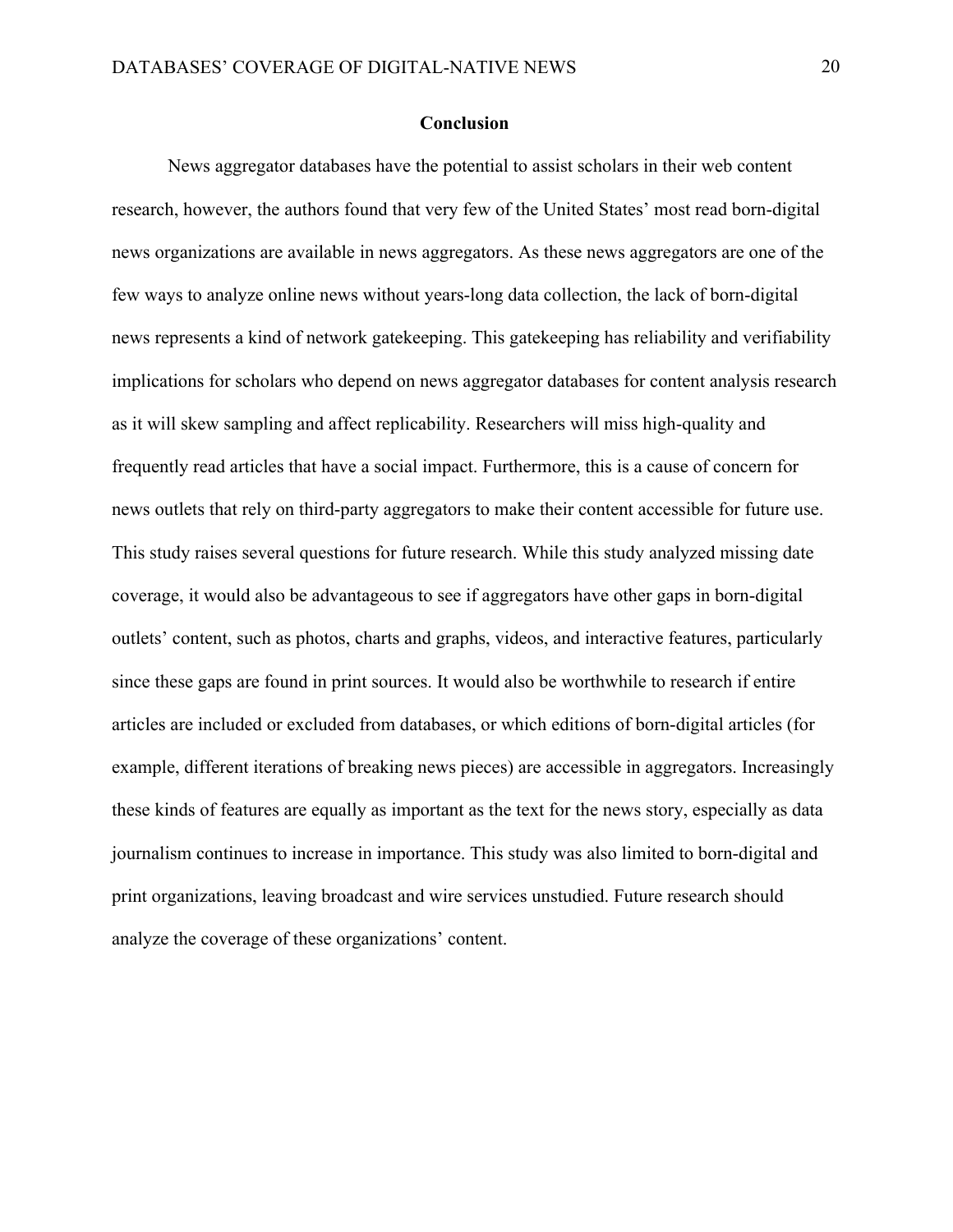#### **Bibliography**

- 20 Facts You Probably Didn't Know About BuzzFeed News. (2018, November 19). *BuzzFeed News*. Retrieved from https://www.buzzfeednews.com/article/buzzfeednews/buzzfeednews-facts
- 2010 Pulitzer Prizes. (2010, April 12). Retrieved July 12, 2019, from The Pulitzer Prizes website: https://www.pulitzer.org/prize-winners-by-year/2010
- 2018 Online Journalism Awards Finalists. (2018). Retrieved April 29, 2019, from Online Journalism Awards website: https://awards.journalists.org/winners/2018/
- Atkinson, M. L., Lovett, J., & Baumgartner, F. R. (2014). Measuring the media agenda. *Political Communication*, *31*(2), 355–380. https://doi.org/10.1080/10584609.2013.828139
- Barthel, M. (2018, June 13). Newspapers Fact Sheet. Retrieved April 29, 2019, from Pew Research Center website: https://www.journalism.org/fact-sheet/newspapers/
- Barzilai-Nahon, K. (2008). Toward a theory of network gatekeeping: A framework for exploring information control. *Journal of the American Society for Information Science and Technology*, *59*(9), 1493–1512. https://doi.org/10.1002/asi.20857
- Blatchford, A. (2019). Searching for online news content: The challenges and decisions. *Communication Research and Practice*, 1–14. https://doi.org/10.1080/ 22041451.2019.1676864
- Blessinger, K., & Olle, M. (2004). Content analysis of the leading general academic databases. *Library Collections, Acquisitions, & Technical Services*, *28*(3), 335–346. https://doi.org/10.1080/14649055.2004.10766000
- Bozdag, E. (2013). Bias in algorithmic filtering and personalization. *Ethics and Information Technology, 15*(3), 209-227. https://doi.org/10.1007/s10676-013-9321-6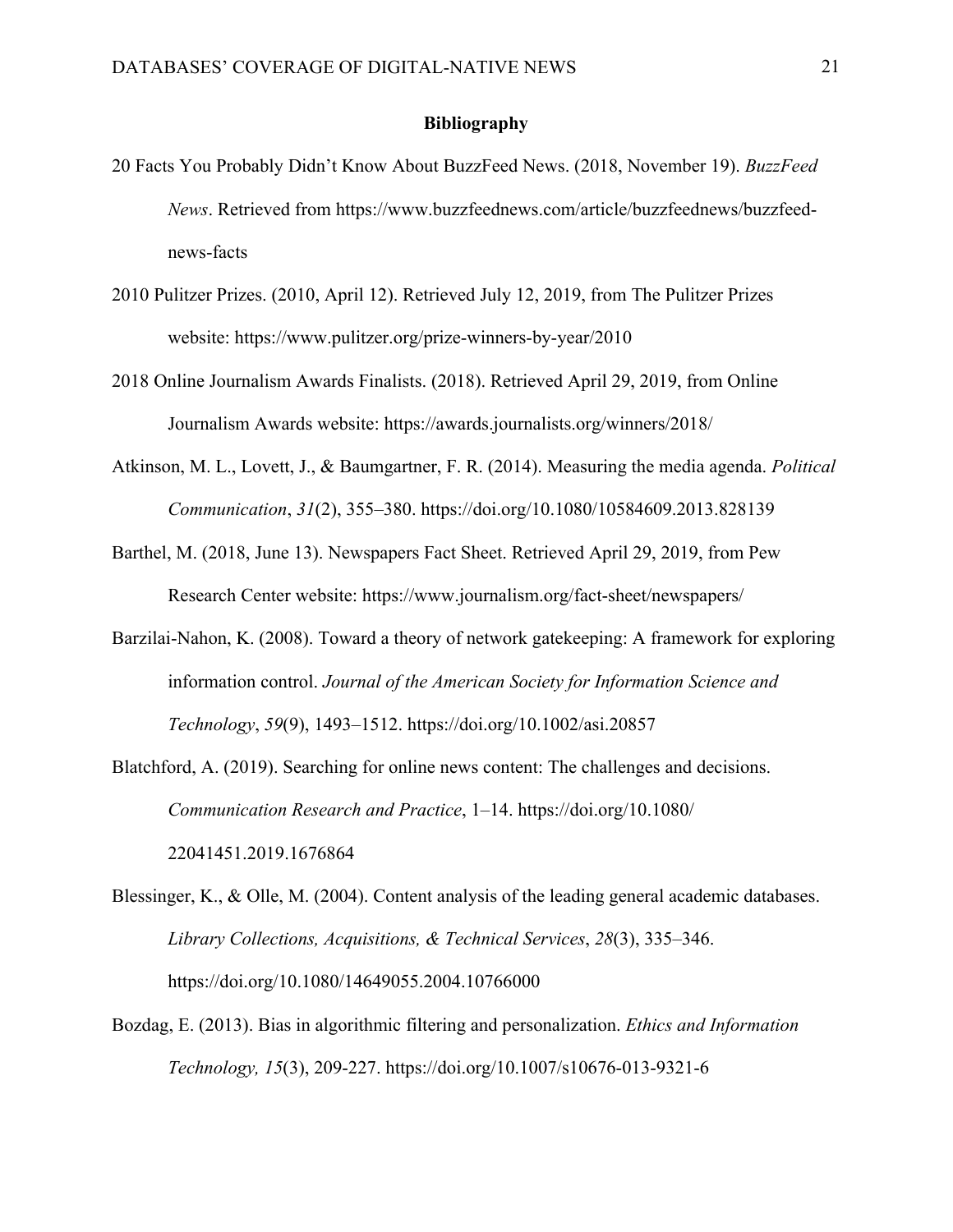- Deacon, D. (2007). Yesterday's papers and today's technology: Digital newspaper archives and 'push button' content analysis. *European Journal of Communication*, *22*(1), 5–25. https://doi.org/10.1177/0267323107073743
- Dimitrova, D. V., & Bugeja, M. (2007). The half-life of internet references cited in communication journals. *New Media & Society*, *9*(5), 811–826. https://doi.org/10.1177/ 1461444807081226
- Donohue, G. A., Tichenor, P. J., & Olien, C. L. (1972). Gatekeeping: Mass media systems and information control. In F. G. Kline & P. J. Tichenor (Eds.), *Current Perspectives in Mass Communication Research* (pp. 165–174). Beverly Hills, CA: SAGE.
- Driedger, S. M., & Weimer, J. (2015). Factiva and Canadian Newsstand Major Dailies: Comparing retrieval reliability between academic institutions. *Online Information Review*, *39*(3), 346–359. https://doi.org/10.1108/OIR-11-2014-0276
- Hansen, K. A., & Paul, N. (2015). Newspaper archives reveal major gaps in digital age. *Newspaper Research Journal*, *36*(3), 290–298.

https://doi.org/10.1177/0739532915600745

- Helberger, N., Kleinen-von Königslöw, K., & van der Noll, R. (2015). Regulating the new information intermediaries as gatekeepers of information diversity. *Info*, *17*(6), 50–71. https://doi.org/10.1108/info-05-2015-0034
- Herring, S. C. (2010). Web content Analysis: Expanding the paradigm. In J. Hunsinger, L. Klastrup, & M. Allen (Eds.), *International Handbook of Internet Research* (pp. 233– 249). https://doi.org/10.1007/978-1-4020-9789-8\_14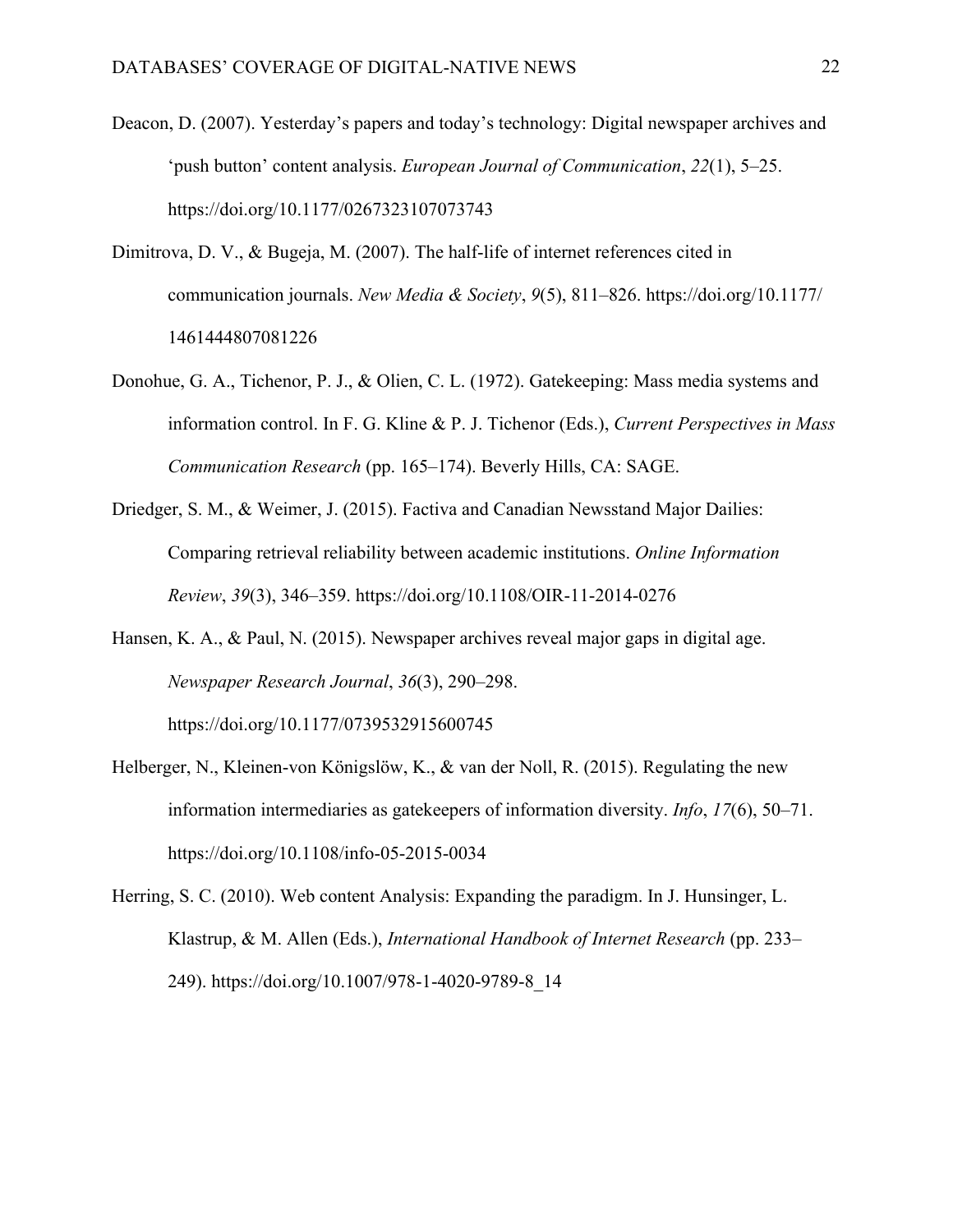- Hurley, R. J., & Tewksbury, D. (2012). News aggregation and content differences in online cancer news. *Journal of Broadcasting & Electronic Media*, *56*(1), 132–149. https://doi.org/10.1080/08838151.2011.648681
- Karlsson, M., & Sjøvaag, H. (2016). Content analysis and online news. *Digital Journalism*, *4*(1), 177–192. https://doi.org/10.1080/21670811.2015.1096619

Kim, I., & Kuljis, J. (2010). Applying content analysis to web-based content. *Journal of Computing and Information Technology*, *18*(4), 369–375. https://doi.org/10.2498/ cit.1001924

- Kim, K., & Wyckoff, T. (2016). What's in your list?: A survey of business database holdings and funding sources at top academic institutions. *Journal of Business & Finance Librarianship*, *21*(2), 135–151. https://doi.org/10.1080/08963568.2016.1140548
- Krippendorff, K. (2013). *Content analysis: An introduction to its methodology* (3rd ed). Los Angeles; London: SAGE.

LexisNexis. (2017, January 19). LexisNexis Launches New Academic Research Solution Designed for Millennials. Retrieved May 20, 2019, from LexisNexis website: https://www.lexisnexis.com/en-us/about-us/media/pressrelease.page?id=1484689760846412&y=2017

- LexisNexis. (2018, September). Nexis Uni Support & Training. Retrieved April 9, 2019, from LexisNexis website: https://www.lexisnexis.com/en-us/support/nexis-uni/default.page
- McMillan, S. J. (2000). The microscope and the moving target: The challenge of applying content analysis to the World Wide Web. *Journalism and Mass Communication Quarterly, 77*(1), 80–98. https://doi.org/10.1177/ 107769900007700107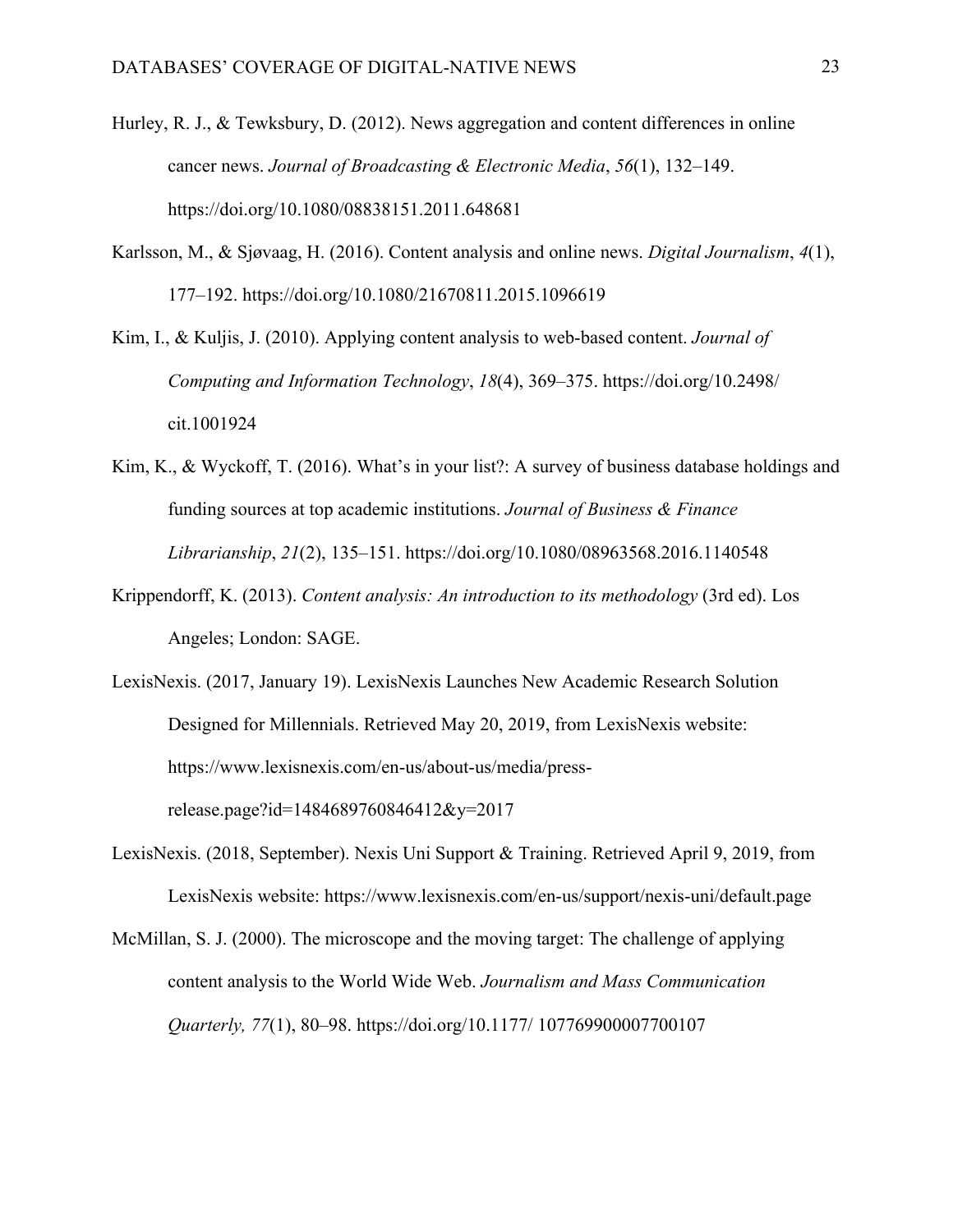- Mitchell, A., Gottfried, J., Shearer, E., & Lu, K. (2017, February 9). *How Americans encounter, recall and act upon digital news*. Pew Research Center's Journalism Project. https://www.journalism.org/2017/02/09/how-americans-encounter-recall-and-act-upondigital-news/
- National Magazine Award Winners 1966-2015. (n.d.). Retrieved April 29, 2019, from American Society of Magazine Editors website: https://asme.magazine.org/asme/nationalmagazine-award-winners-1966-2015#Reporting
- Nechushtai, E., & Lewis, S. C. (2019). What kind of news gatekeepers do we want machines to be? Filter bubbles, fragmentation, and the normative dimensions of algorithmic recommendations. *Computers in Human Behavior*, *90*, 298–307. https://doi.org/10.1016/ j.chb.2018.07.043
- NewsBank. (2019). Browse Publication. Retrieved April 10, 2019, from Access World News website: https://infoweb-newsbank-com.colorado.idm.oclc.org/apps/news/sourcelist?p=AWNB
- Orenstein, R. M. (1993). "How full is full" revisited: A status report on search full-text periodicals. *Database*, *16*(5), 14–23.
- Pew Research Center. (2014). *Political Polarization & Media Habits: From Fox News to Facebook, How Liberals and Conservatives Keep Up with Politics* (p. 81). Retrieved from https://www.pewresearch.org/wp-content/uploads/sites/8/2014/10/Political-Polarization-and-Media-Habits-FINAL-REPORT-7-27-15.pdf
- Prize Winners by Year. (2019). Retrieved April 29, 2019, from The Pulitzer Prizes website: https://www.pulitzer.org/prize-winners-by-year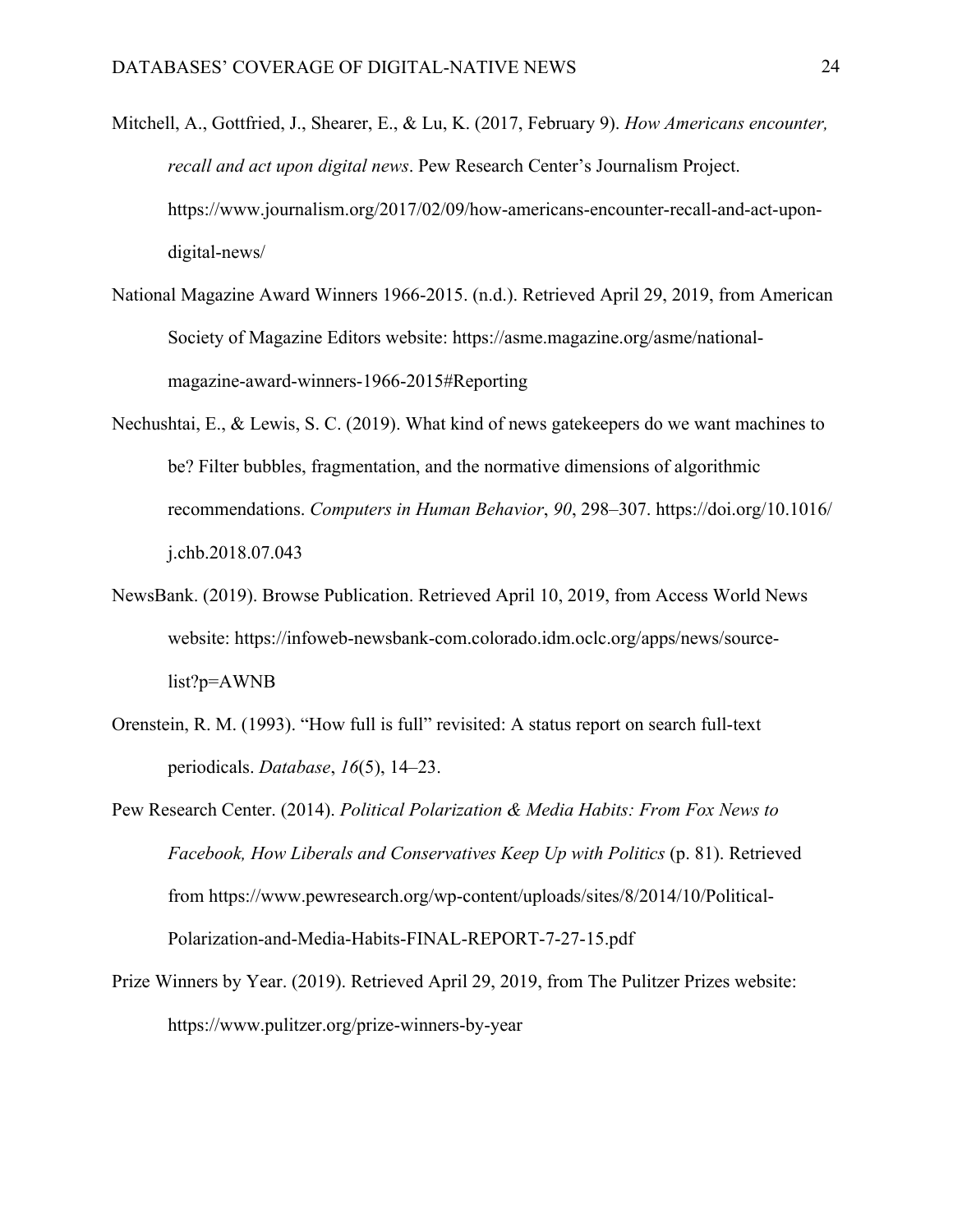- ProQuest. (2019, March 20). Factiva: About. Retrieved April 9, 2019, from ProQuest website: http://proquest.libguides.com/factiva/about
- ProQuest LLC. (2019, March 30). Title Lists System. Retrieved April 9, 2019, from ProQuest website: http://tls.search.proquest.com/titlelist/jsp/list/tlsSingle.jsp?productId=10000267
- Ridout, T. N., Fowler, E. F., & Searles, K. (2012). Exploring the validity of electronic newspaper databases. *International Journal of Social Research Methodology*, *15*(6), 451–466. https://doi.org/10.1080/13645579.2011.638221
- Ringel, S., & Woodall, A. (2019). *A Public Record at Risk: The Dire State of News Archiving in the Digital Age*. Retrieved from The Tow Center for Digital Journalism at Columbia's Graduate School of Journalism website: https://www.cjr.org/tow\_center\_reports/the-direstate-of-news-archiving-in-the-digital-age.php
- RTDNA Announces 2018 National Edward R. Murrow Awards. (2018, June 19). Retrieved April 29, 2019, from Radio Television Digital News Association website: https://rtdna.org/article/rtdna\_announces\_2018\_national\_edward\_r\_murrow\_award\_winn ers
- Sabelhaus, L., & Cawley, M. (2013). Searching for news online: Challenging traditional methods. *Online Searcher*, *37*(2), 10–14.
- Shoemaker, P. J., & Vos, T. P. (2009). *Gatekeeping theory*. New York: Routledge.
- Sigma Delta Chi Awards. (n.d.). Retrieved April 29, 2019, from Society of Professional Journalists website: https://www.spj.org/sdxa18.asp
- Snider, J. H., & Janda, K. (1998). *Newspapers in Bytes and Bits: Limitations of Electronic Databases for Content Analysis*. 29. Retrieved from

http://citeseerx.ist.psu.edu/viewdoc/download?doi=10.1.1.502.7296&rep=rep1&type=pdf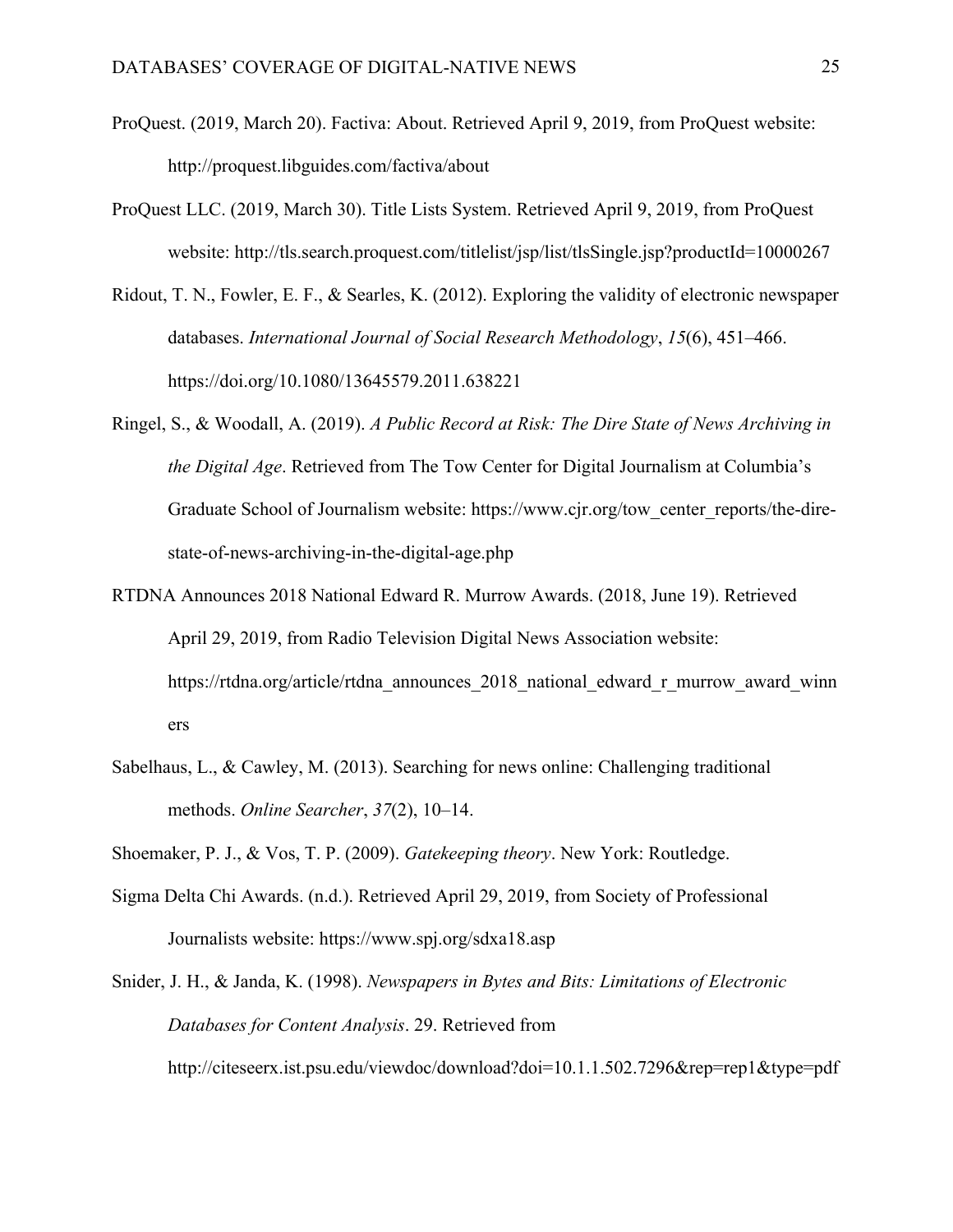- Stocking, G. (2018, June 6). Digital News Fact Sheet. Retrieved April 26, 2019, from Pew Research Center website: https://www.journalism.org/fact-sheet/digital-news/
- Tandoc, E. C. (2014). Journalism is twerking? How web analytics is changing the process of gatekeeping: *New Media & Society*. https://doi.org/10.1177/1461444814530541
- U.S. Top Digital Native News 2016. (2016). Retrieved March 19, 2019, from Media Cloud website: https://sources.mediacloud.org/#/collections/57078150
- U.S. Top Online News 2017. (2017, August). Retrieved March 19, 2019, from Media Cloud website: https://sources.mediacloud.org/#/collections/58722749
- Vu, H. T. (2014). The online audience as gatekeeper: The influence of reader metrics on news editorial selection. *Journalism: Theory, Practice & Criticism*, *15*(8), 1094–1110. https://doi.org/10.1177/1464884913504259
- Weaver, D. A., & Bimber, B. (2008). Finding news stories: A Comparison of searches using LexisNexis and Google News. *Journalism & Mass Communication Quarterly*, *85*(3), 515–530. https://doi.org/10.1177/107769900808500303
- White, D. M. (1950). The "Gate Keeper": A case study in the selection of news. *Journalism Quarterly*, *27*(4), 383–390. https://doi.org/10.1177/107769905002700403
- Woolley, J. T. (2000). Using media-based data in studies of politics. *American Journal of Political Science*, *44*(1), 156–173. https://doi.org/10.2307/2669301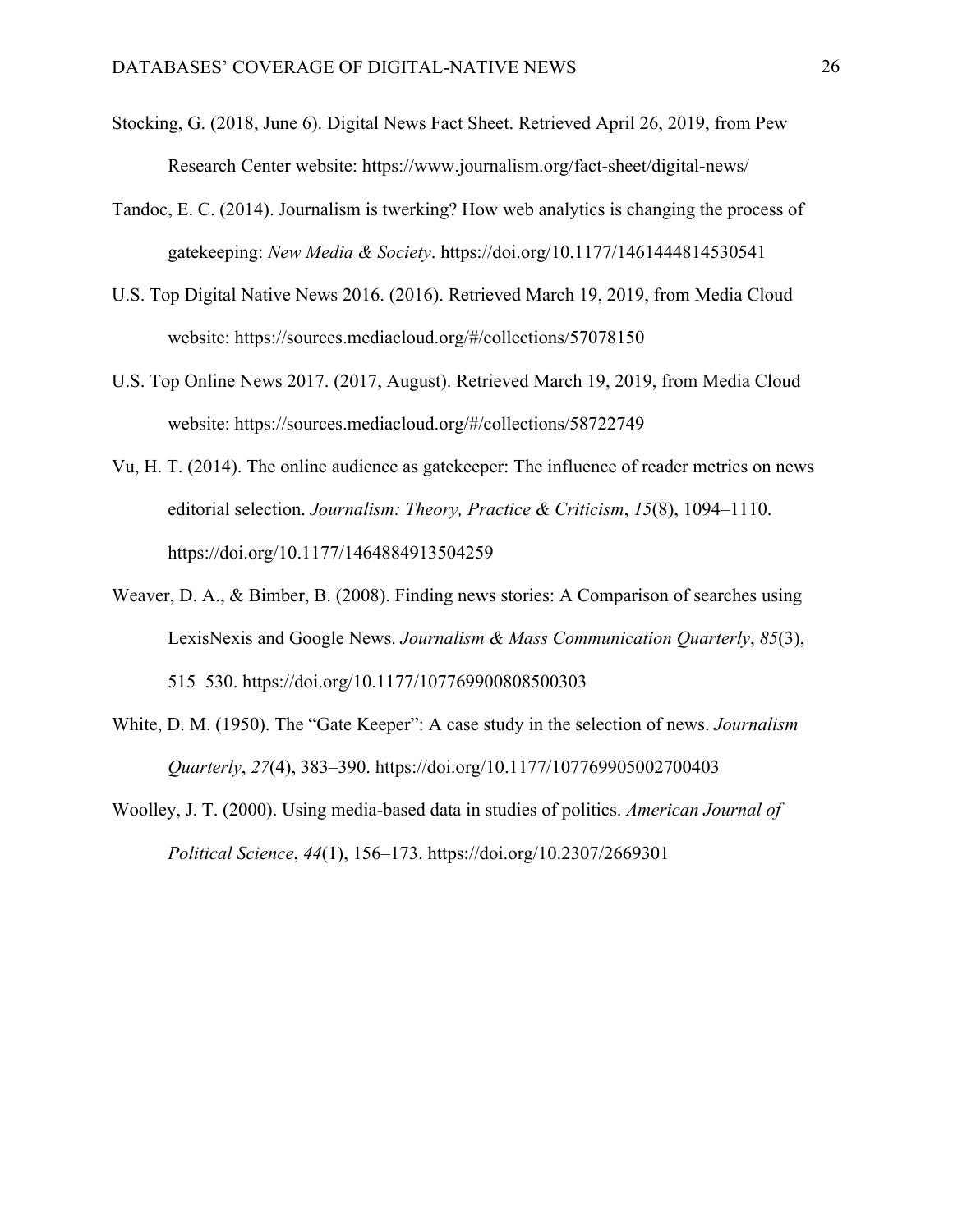## **Appendix**

## **Appendix A: List of Titles Analyzed**

- 247Sports
- Atlantic, The
- Bleacher Report
- Bloomberg News
- BuzzFeed
- Huffington Post (HuffPost)
- Bustle
- Breitbart
- CNET
- Daily Beast, The
- Business Insider
- Deadspin
- digitaltrends.com
- Daily Caller, The
- Elite Daily
- FiveThirtyEight
- Forbes
- Gizmodo
- Guardian, the United States
- Hello Giggles
- HollywoodLife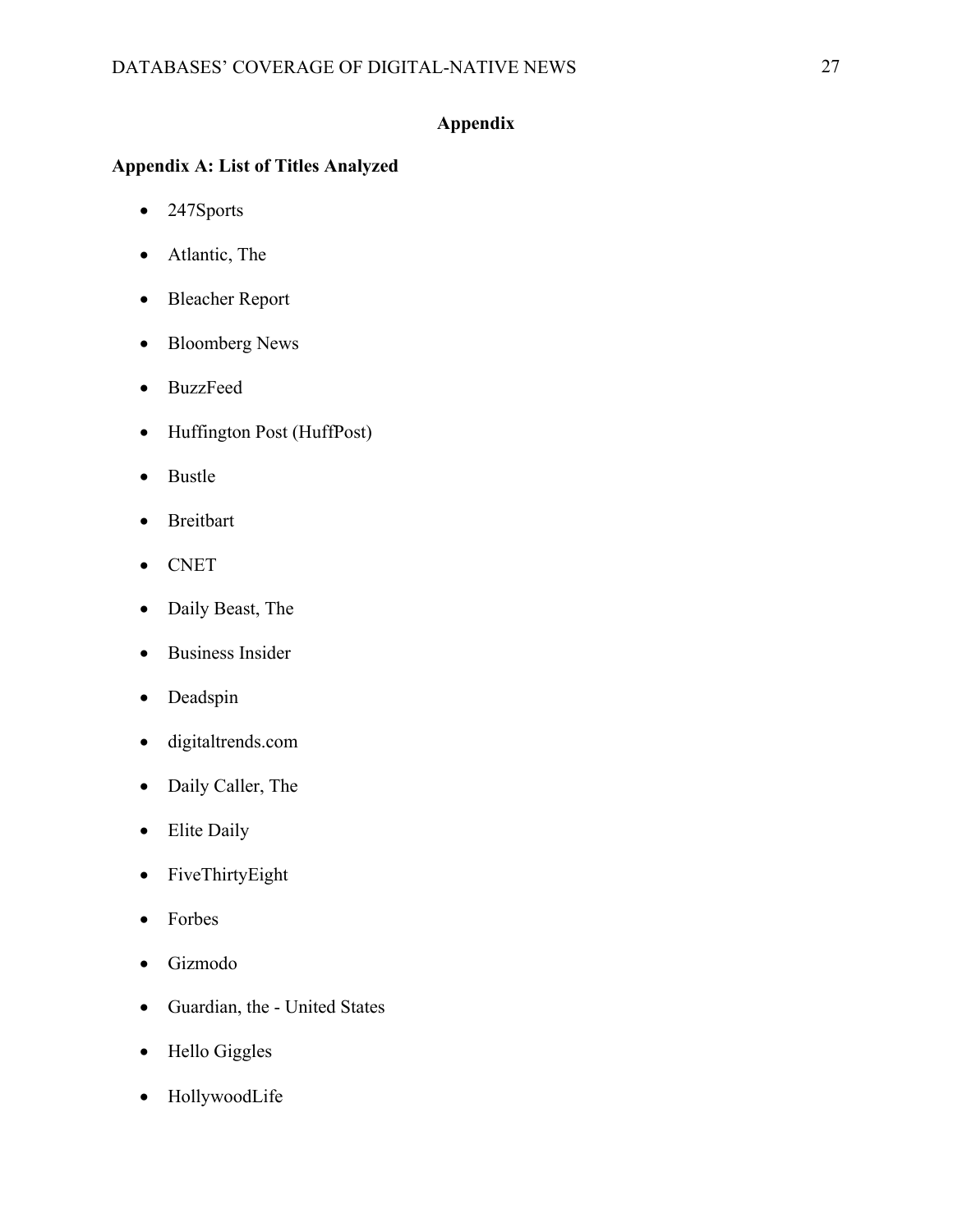- Drudge Report
- Iflscience
- IGN
- Independent Journal Review (IJR)
- International Business Times, The (IBTimes.com)
- Los Angeles Times, The
- Mashable!
- Mic
- New York Daily News
- New York Times, The
- New Yorker, The
- NewsMax
- Opposing Views
- Politico
- Quartz
- Raw Story
- Refinery29
- SB Nation
- Slate.com
- TheBlaze
- Thrillist
- Time
- TMZ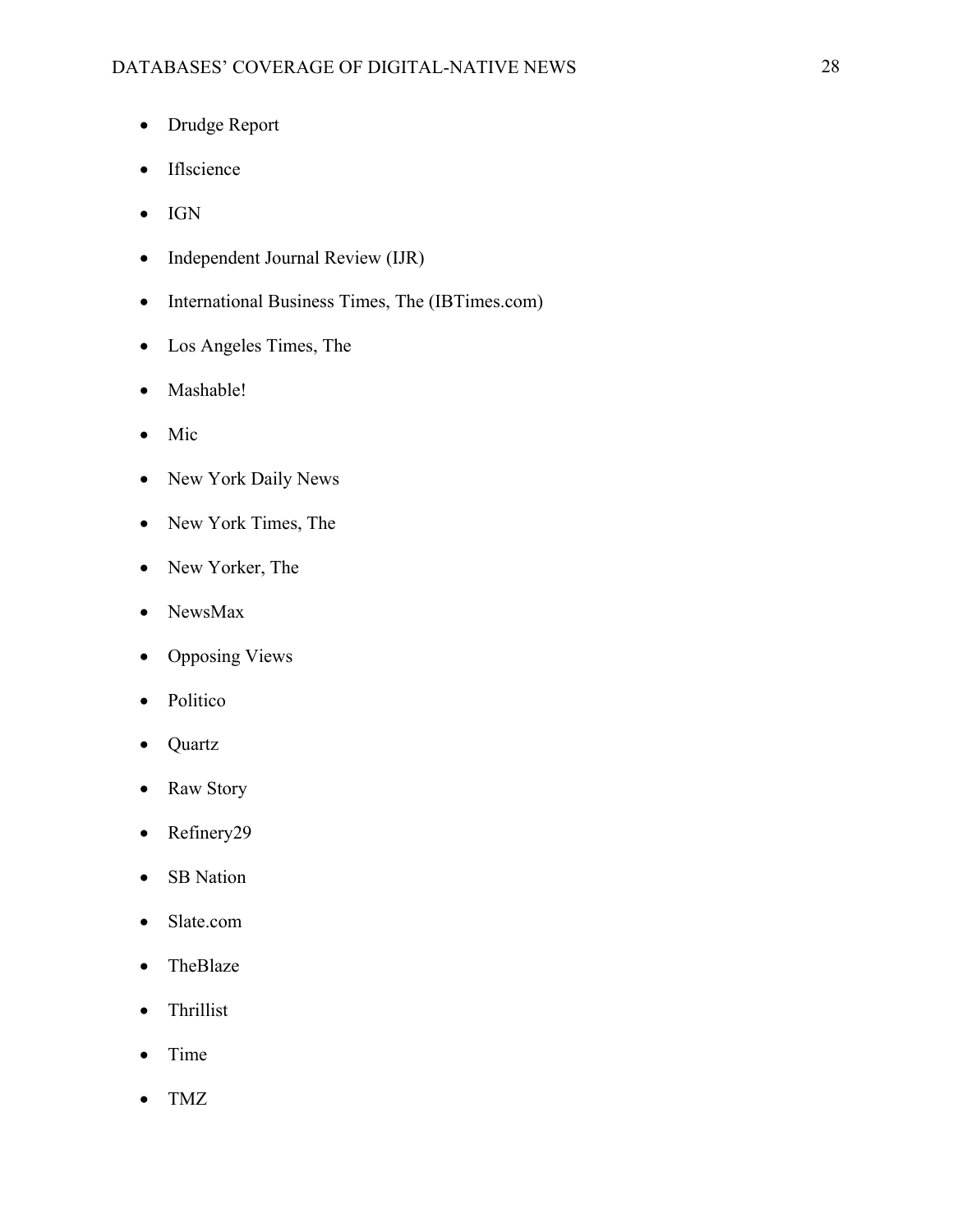- Topix
- Uproxx
- Upworthy
- USA Today
- Verge
- Vox
- Wall Street Journal
- Wall Street Journal Blogs
- Washington Post
- Yahoo Finance
- Yahoo News Latest News & Headlines